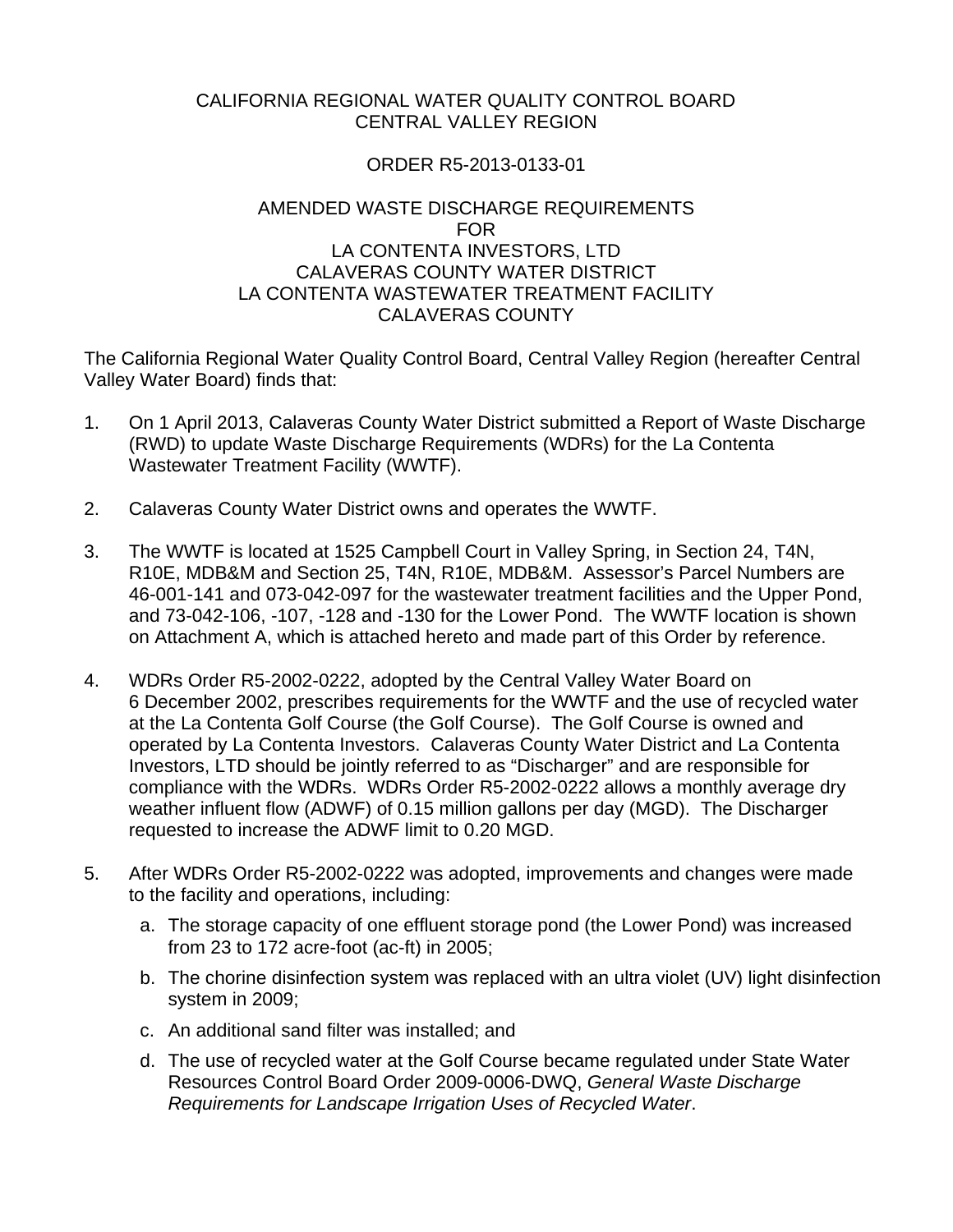Therefore, Order R5-2002-0222 no longer reflects the current facility operations and will be rescinded and replaced with this Order.

6. On 15 February 2018, the Discharger submitted a letter requesting that the Central Valley Water Board amend WDRs Order R5-2013-0133 to incorporate requirements for the use of recycled water at the Golf Course. Recycled water use at the Golf Course will no longer be regulated under the General Order 2009-0006-DWQ and the Notice of Applicability with General Permit Enrollee No. 2009-0006-DWQ-002 will be rescinded by the State Water Resources Control Board.

# **Existing Facility and Discharge**

7. The WWTF, built in 1991, provides tertiary treatment for the wastewater generated from the New Hogan/La Contenta area, including the La Contenta subdivision, the Golf Course, and the surrounding residential and commercial development. The service area has 1,080 equivalent dwelling units, including 930 single family residential units, one multi-family residential unit, and 51 commercial establishments. The following table summarizes recent influent flow rates.

| Influent Flow Rates            |      |      |  |  |  |
|--------------------------------|------|------|--|--|--|
| <b>Flow Rate</b>               | 2011 | 2012 |  |  |  |
| ADWF (MGD) <sup>1</sup>        | 0.14 | 0.13 |  |  |  |
| Annual Average (MGD)           | 0.17 | 0.15 |  |  |  |
| Annual Total (MG) <sup>2</sup> | 62.1 | 55.2 |  |  |  |
| .                              |      |      |  |  |  |

<sup>1</sup> As determined by the total flow for the months of July through September, inclusive, divided by 92 days.

- $2^{\circ}$  As determined by the total flow for the calendar year.
- 8. The WWTF consists of a mechanical bar screen, an activated sludge treatment unit (a 500,000-gallon concrete aeration basin, a clarifier, and a sludge return system), a coagulant feed system, sand filters, a UV light disinfection system, a sludge lagoon, a sludge belt press, a dry sludge storage area, and two unlined storage ponds (Upper pond and Lower Pond). The facility site map is shown on Attachment B, which is attached hereto and made part of this Order by reference.
- 9. Raw wastewater is mechanically screened and then conveyed to the activated sludge treatment unit. After the wastewater flows out the clarifier, polymer coagulant is added to the wastewater before the wastewater enters into the sand filters. Filtered effluent is disinfected by the UV system and is stored in the Lower Pond prior conveyance to the 70-acre Golf Course for recycling during the irrigation season. The sand filters are backwashed continuously with filtered wastewater and the filter backwash water is returned to the headworks. The Upper Pond serves as backup storage when the Lower Pond is full or when effluent quality does not meet Title 22 recycled water standards. All effluent in the Upper Pond is subsequently returned to the headworks.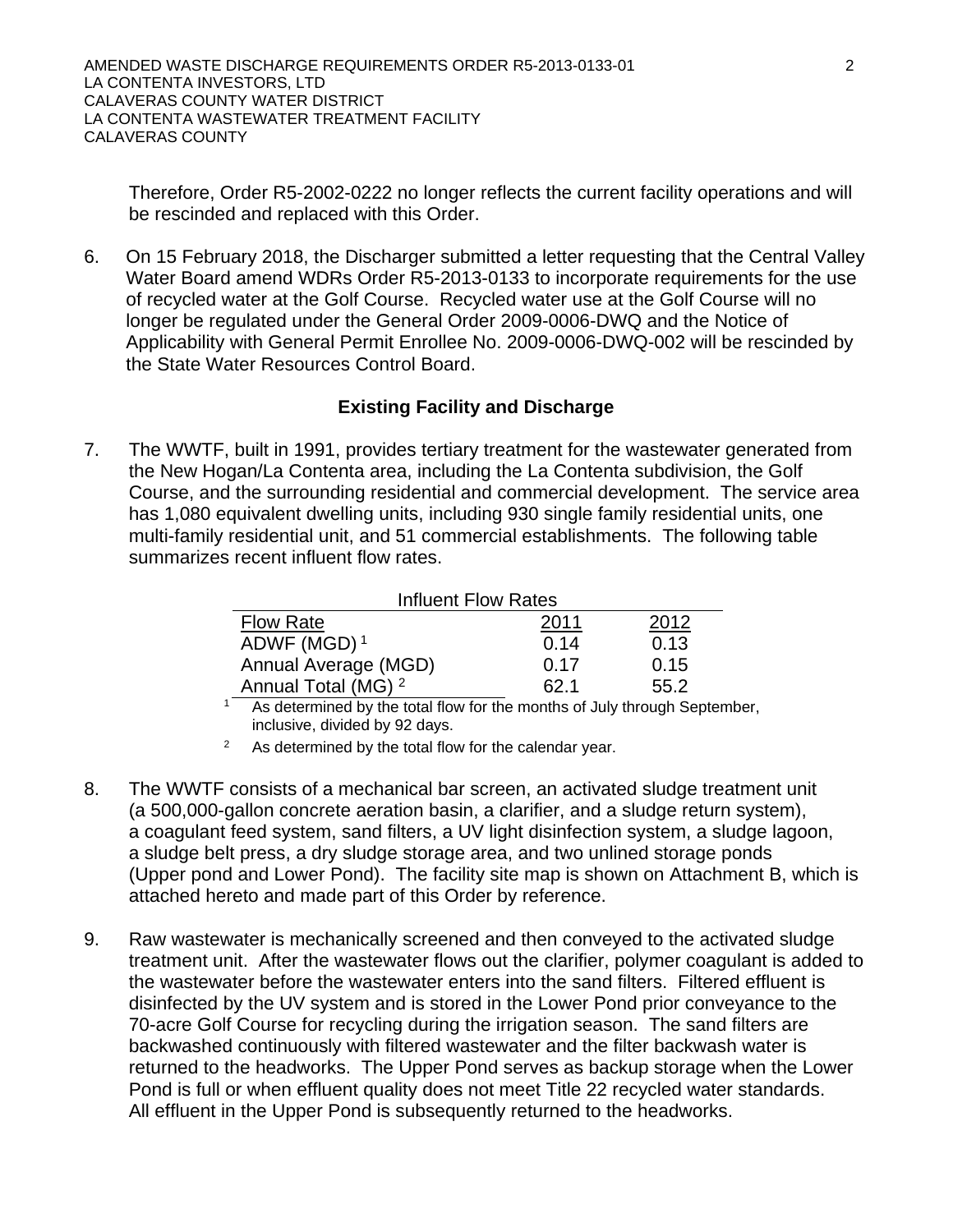The wastewater treatment process schematic is shown on Attachment C, which is attached hereto and made part of this Order by reference.

10. The design treatment capacity of the existing facility is summarized below:

| Facility                        | Design Capacity                |
|---------------------------------|--------------------------------|
| Activated Sludge Treatment Unit | 0.4 MGD ADWF/1.0 MGD Peak Flow |
| Tertiary Filtration             | 1.44 MGD Peak Flow             |
| UV Disinfection                 | 0.576 MGD Peak Flow            |

11. Design data for the storage ponds are summarized in the following table.

|                   | Surface Area <sup>1</sup> | Depth              | Volume <sup>1</sup> |
|-------------------|---------------------------|--------------------|---------------------|
| Pond              | (acres)                   | (feet)             | (acre-feet)         |
| <b>Upper Pond</b> | 4.5                       | max 35 /average 15 | 49                  |
| Lower Pond        | 14.5                      | average 13         | 172                 |

<sup>1</sup> Measured at two feet of freeboard

- 12. The UV disinfection system consists of four banks of lights, with three banks scheduled for online operation and one bank provided as backup. The UV disinfection system has a design UV dose of 100 mJ/cm2 and a design UV transmittance of 55 percent.
- 13. Waste activated sludge is pumped to a 125,000-gallon concrete sludge lagoon for stabilization and storage prior to dewatering by the sludge belt press. The dewatered sludge is stored in the uncovered dry sludge storage area on site in order to meet the requirements for Class B biosolids, and then removed for off-site disposal. Supernatant liquid from the drying process is pumped back to the headworks.
- 14. The WWTF is controlled by a Supervisory Control and Data Acquisition system. Alarms alert operators of any issues related to treatment processes, water levels, electrical failures, or other issues that may cause an interruption or potential bypass of the treatment system.
- 15. Prior to December 2012, treated wastewater was delivered via an 8-inch pipeline from the Lower Pond to the wet well at the Golf Course's irrigation pump station. The pipeline limited recycled water delivering to 900 gallons per minutes (gpm). Therefore, the Golf Course's peak irrigation demand of 1,800 gpm was typically met by supplementation with raw water. In May 2011, the Discharger modified the piping to the Golf Course to feed recycled water directly into a gravity ditch upstream of Pond 7 at the Golf Course. This modification allows the Golf Course to meet its water needs with 100% recycled water from Pond 7 during the irrigation season, thus reducing raw water demand. The Discharger proposed to export up to 240 ac-ft of recycled water to the Golf Course each year. The historic water use for the Golf Course is summarized below.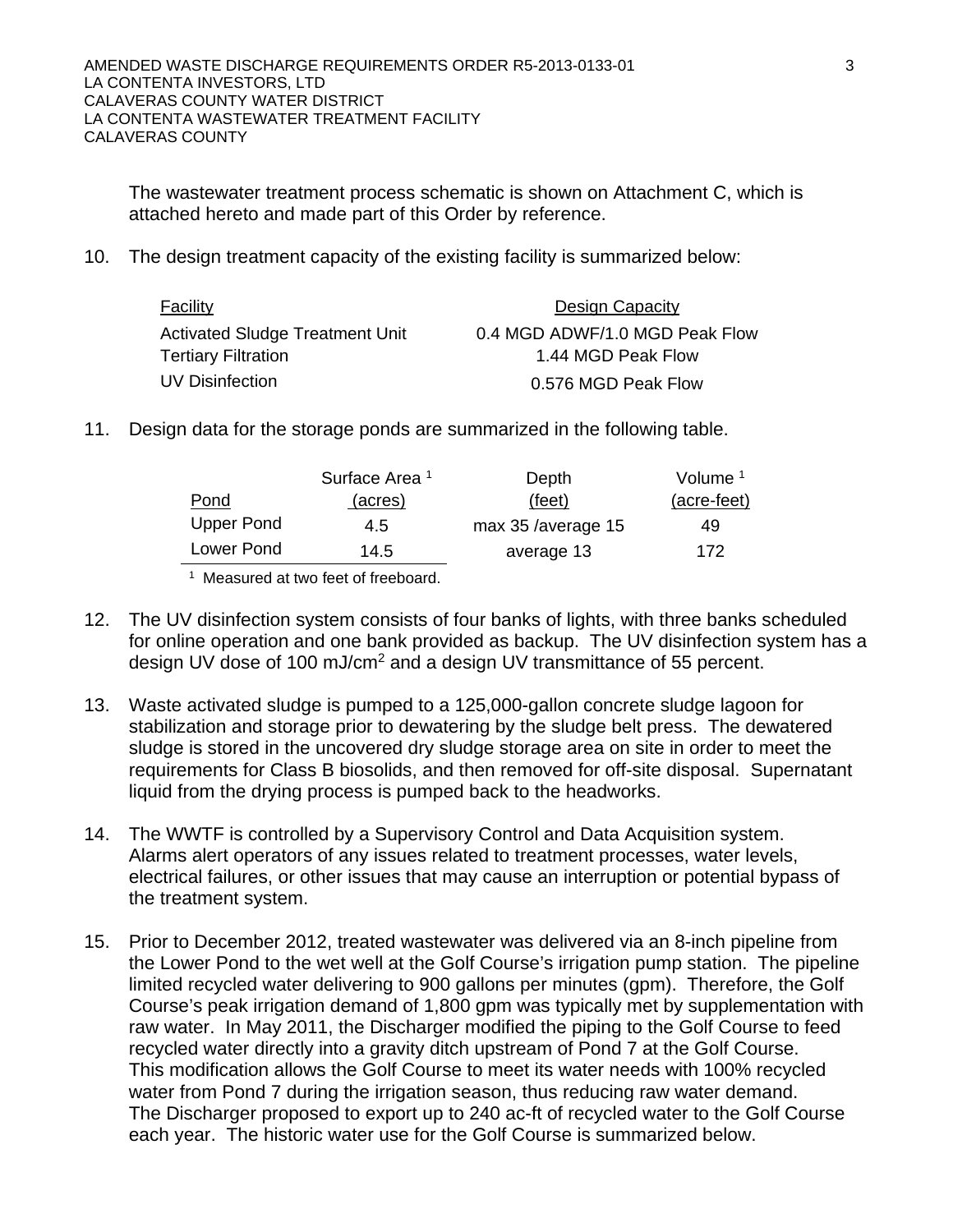|          | <b>Raw Water</b> | Recycled Water | <b>Total Irrigation Demand</b> |
|----------|------------------|----------------|--------------------------------|
| Year     | <u>(ac-ft)</u>   | <u>(ac-ft)</u> | <u>(ac-ft)</u>                 |
| 2001     | 178              | 37             | 216                            |
| 2002     | 197              | 55             | 252                            |
| 2003     | 161              | 114            | 276                            |
| 2004     | 208              | 118            | 326                            |
| 2005     | 155              | 108            | 263                            |
| 2006     | 109              | 144            | 254                            |
| 2007     | 138              | 146            | 283                            |
| 2008     | 142              | 184            | 326                            |
| 2009     | 111              | 191            | 301                            |
| 2010     | 63               | 178            | 241                            |
| Average  | 146              | 128            | 274                            |
| Proposed | 43               | 240            | 283                            |

16. The Golf Course's annual irrigation demand is approximately 92 MG (283 ac-ft). Based on the export of 78 MG (240 ac-ft) per year of recycled water to the golf course, the water balance in the RWD demonstrates that the WWTF has the following storage and disposal capacity:

| Influent Flow Measurement                             | <b>Flow Limit</b> |  |  |
|-------------------------------------------------------|-------------------|--|--|
| Total Annual Flow 1                                   | 89 MG             |  |  |
| Average Dry Weather Flow <sup>2</sup>                 | $0.2$ MGD         |  |  |
| As determined by the total flow for the calendar year |                   |  |  |

<sup>1</sup> As determined by the total flow for the calendar year.

<sup>2</sup> As determined by the total flow for the months of July through September, inclusive, divided by 92 days.

17. The influent and effluent analytical results for January 2010 through December 2012 are summarized below. The influent samples were collected at the headworks and the effluent samples were collected after UV disinfection and before discharge into the storage ponds.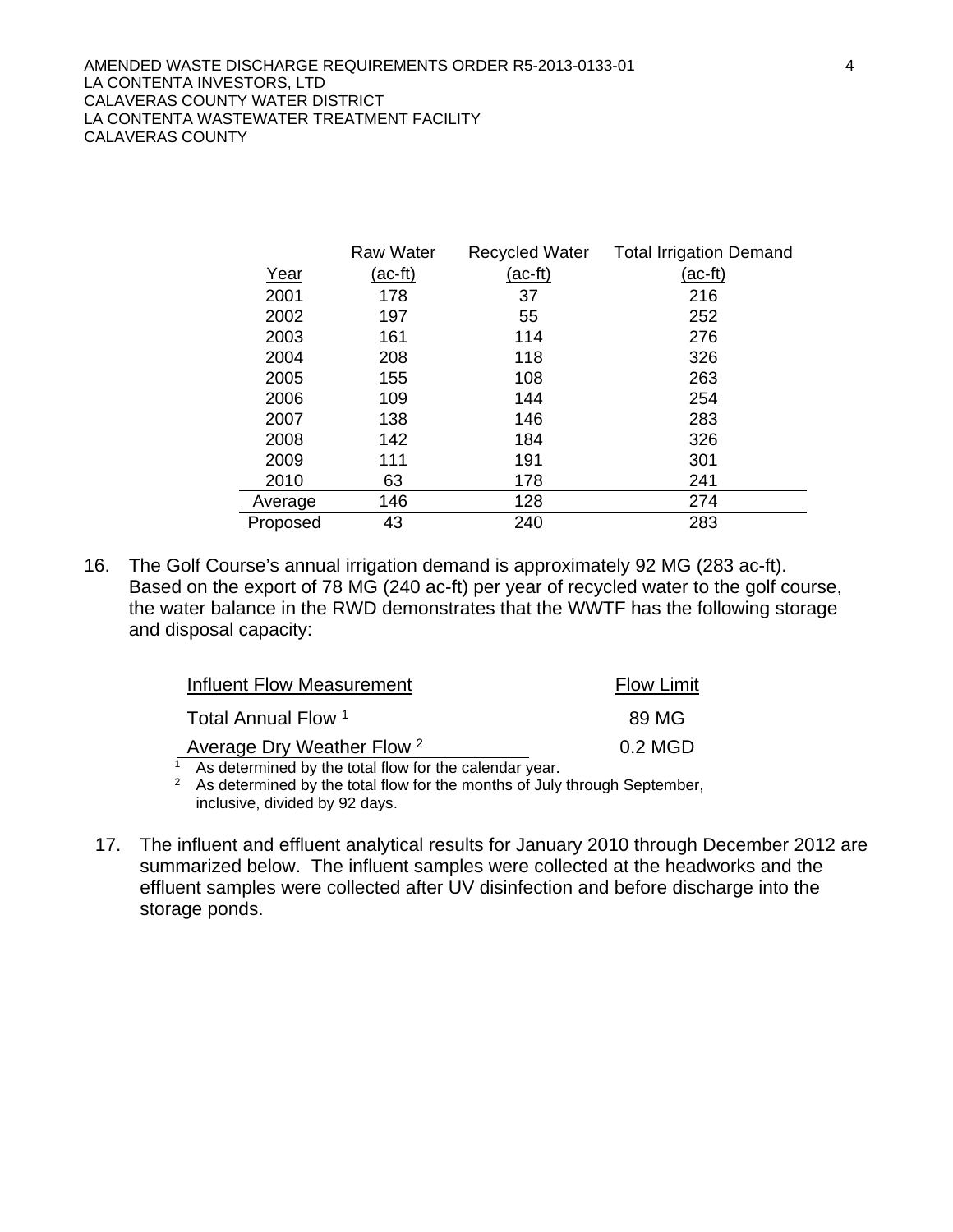| Influent and Effluent Constituent Concentrations |      |      |      |                 |      |             |
|--------------------------------------------------|------|------|------|-----------------|------|-------------|
|                                                  |      |      |      | <b>Effluent</b> |      |             |
| Constituent                                      | Min. | Max. | Ave. | Min.            | Max. | <u>Ave.</u> |
| BOD (mg/L)                                       | 11   | 312  | 127  | ا>              | 23   | 2           |
| TDS (mg/L)                                       | --   |      |      | 140             | 509  | 412         |
| Total coliform organisms<br>(MPN/100 mL)         |      |      |      | $<$ 2           | 220  | 2 (median)  |
| Nitrate nitrogen (mg/L)                          | --   |      |      | 10              | 36   | 21          |
| $TKN$ (mg/L)                                     |      |      |      | ا>              |      |             |

BOD=Biochemical oxygen demand; TDS=Total dissolved solids; TKN=Total Kjeldahl nitrogen

#### **Site-Specific Conditions**

18. The potable water supply for the New Hogan/La Contenta area comes from the Calaveras River below Hogan Dam. Based on Consumer Confidence Reports in 2011 and 2012, the chemical character of the community water supply is summarized below.

| <b>Annual Water Supply Analytical Results</b> |              |              |           |         |  |  |
|-----------------------------------------------|--------------|--------------|-----------|---------|--|--|
| Parameter                                     | <b>Units</b> | <u> 2011</u> | 2012      | Average |  |  |
| Total dissolved solids                        | mg/L         | 108          | 115       | 112     |  |  |
| Electrical conductivity                       | umhos/cm     | 169          | 181       | 175     |  |  |
| Chloride                                      | mg/L         | 6.7          | 7.1       | 6.9     |  |  |
| Sodium                                        | mg/L         | 7.3          | 7.8       | 7.6     |  |  |
| Sulfate                                       | mg/L         | 14           | 11        | 12.5    |  |  |
| <b>Iron</b>                                   | $\mu$ g/L    | <b>ND</b>    | <b>ND</b> |         |  |  |
| Manganese                                     | $\mu$ g/L    | <b>ND</b>    | 11        | --      |  |  |
| <b>Total hardness</b>                         | mg/L         | 88           | 75        | 81.5    |  |  |

- 19. The WWTF site elevations range from 650 to 800 feet mean sea level. All areas of the WWTF are outside of the 100-year flood zone.
- 20. The RWD states that the Upper Pond is underlain by the Tertiary Valley Springs Formation consisting of Mesozoic volcanic and metavocanic rock based on general geologic mapping. The Upper Pond is situated very closely to the Modesto Riverbank Formation consisting of more recent Quaternary sediments of fine grained, and arkosic alluvium derived from river deposits from the interior of the Sierra Nevada. The WWTF site was previously mined for a clay deposit. The Lower Pond is underlain by the Jurassic Salt Springs Formation consisting of Marine Sedimentary and Metasedimentary rock.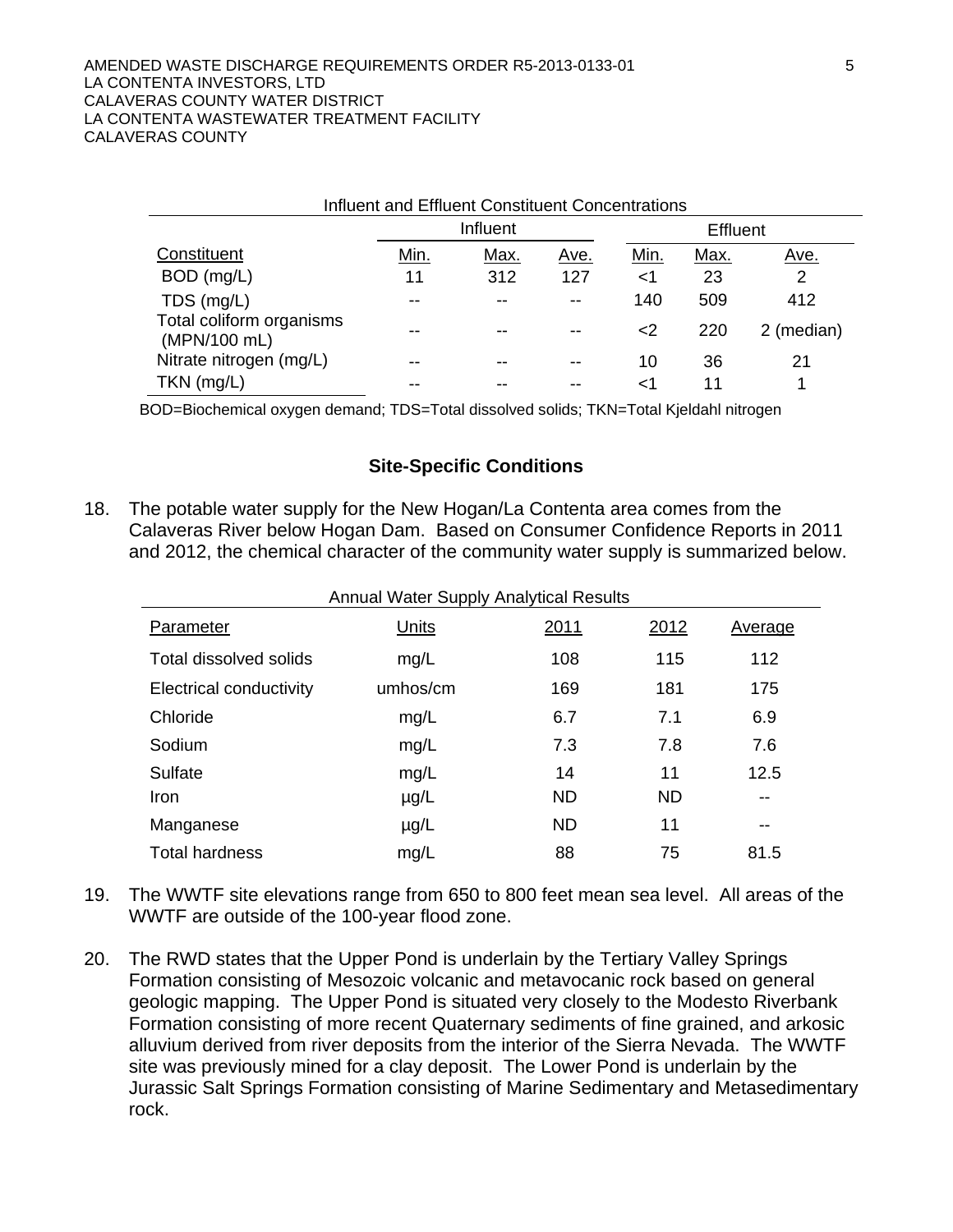- 21. Annual precipitation in the vicinity averages approximately 21 inches, the 100-year total annual precipitation is approximately 39 inches, and the reference evapotranspiration rate is approximately 53 inches per year.
- 22. Surrounding land uses are predominantly residential, commercial, and undeveloped properties.

## **Groundwater Conditions**

23. The Discharger has been monitoring groundwater quarterly since September 2004. There are six groundwater monitoring wells at the WWTF site, including three wells (UR-1, UR-2, UR-3) at the Upper Pond, three wells (LR-1, LR-2, and LR-3) at the Lower Pond, as shown on Attachment B. The following table presents a summary of the monitoring well construction details.

| Monitoring<br>Well ID | Well Depth<br>(feet, bgs) | Screened<br>Interval<br>(feet, bgs) | Top of Casing<br>Elevation<br>(feet, msl) | Range of Depth<br>to Water<br>$(\text{feet})$ <sup>1</sup> | Groundwater<br><b>Average Elevation</b><br>$(\text{feet}, \text{ms})$ <sup>1</sup> |
|-----------------------|---------------------------|-------------------------------------|-------------------------------------------|------------------------------------------------------------|------------------------------------------------------------------------------------|
| <b>UR-1</b>           | 66.5                      | 51.5 to 66.5                        | 738.41                                    | 14.8 to 38.7                                               | 707                                                                                |
| <b>UR-2</b>           | 42                        | 32 to 42                            | 719.08                                    | 3.9 to 11.8                                                | 712                                                                                |
| <b>UR-3</b>           | 40                        | 30 to 40                            | 718.33                                    | 2.1 to 12.7                                                | 710                                                                                |
| $LR-1$                | 30                        | 20 to 30                            | 710.23                                    | 3.9 to 14.3                                                | 701                                                                                |
| $LR-2$                | 86                        | 66 to 86                            | 700.81                                    | 23.3 to 61.1                                               | 670                                                                                |
| $LR-3$                | 30                        | 20 to 30                            | 659.97                                    | 4.9 to 9.0                                                 | 653                                                                                |

1. Data were collected during October 2004 through October 2012.

- 24. The depth to groundwater at the site varies from 2 to 61 feet below ground surface. This is due in part to the hillside topography of the site. Regionally, groundwater flows to the southwest. Since 2004, the groundwater gradient at the Upper Pond has ranged from 0.003 to 0.015 feet/foot and the gradient at the Lower Pond has ranged from 0.02 to 0.05 feet/foot.
- 25. Groundwater quality has been characterized by quarterly sampling of monitoring wells from October 2004 through October 2012. A summary of groundwater monitoring data for select constituents is presented in the table below.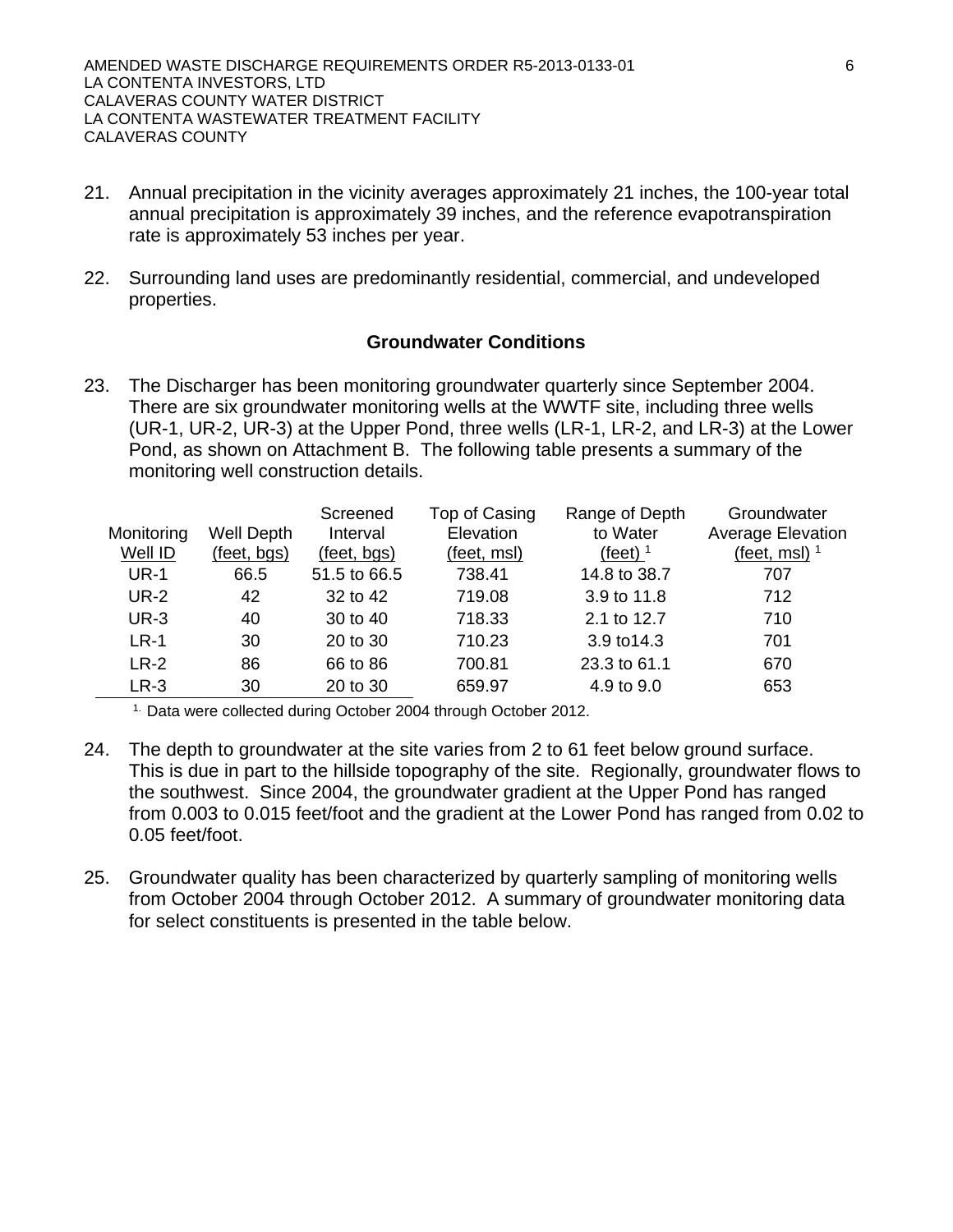#### AMENDED WASTE DISCHARGE REQUIREMENTS ORDER R5-2013-0133-01 7 LA CONTENTA INVESTORS, LTD CALAVERAS COUNTY WATER DISTRICT LA CONTENTA WASTEWATER TREATMENT FACILITY CALAVERAS COUNTY

| Average Groundwater Concentration (except as noted) |             |                   |             |          |            |          |                  |
|-----------------------------------------------------|-------------|-------------------|-------------|----------|------------|----------|------------------|
|                                                     |             | <b>Upper Pond</b> |             |          | Lower Pond |          |                  |
|                                                     |             |                   |             | Up       | Down       | Down     | Water            |
|                                                     |             |                   |             | gradient | gradient   | gradient | Quality          |
| Constituent                                         | <b>UR-1</b> | <b>UR-2</b>       | <b>UR-3</b> | $LR-1$   | $LR-2$     | $LR-3$   | Objective        |
| TDS (mg/L)                                          | 401         | 559               | 502         | 399      | 489        | 828      | 450 1-1,500 2    |
| EC (umhos/cm)                                       | 501         | 844               | 792         | 606      | 753        | 1,196    | 900 <sup>3</sup> |
| Sodium (mg/L)                                       | 55          | 31                | 30          | 25       | 72         | 75       | 69 1             |
| Chloride (mg/L)                                     | 90          | 49                | 65          | 14       | 19         | 69       | 106 <sup>1</sup> |
| Iron $(\mu g/L)$                                    | 1,323 6     | 26 <sup>7</sup>   | 40          | 350      | 438        | 573 8    | 300 <sup>3</sup> |
| Manganese $(\mu q/L)$                               | 555         | $24^7$            | 32          | 164      | 103        | 490      | 50 <sup>3</sup>  |
| Nitrate nitrogen (mg/L)                             | 5.4         | 3.5               | 1.4         | 1.8      | 0.03       | 0.18     | 10 <sup>4</sup>  |
| $TKN$ ( $mg/L$ )                                    | 0.8         | $<$ 1             | <1          | $<$ 1    | 0.5        | 0.6      | --               |
| Total coliform                                      |             |                   |             |          |            |          |                  |
| organisms, median<br>(MPN/100 mL)                   | < 1.8       | < 1.8             | < 1.8       | < 1.8    | < 1.8      | < 1.8    | $2.2^5$          |

TDS=Total dissolved solids; EC=Electrical conductivity; TKN=Total Kjeldahl nitrogen

- 1. Agricultural Water Quality Goal.
- <sup>2</sup> Short-Term Secondary Maximum Contaminant Level.
- 3. Secondary Maximum Contaminant Level.
- 4. Primary Maximum Contaminant Level.
- <sup>5.</sup> Basin Plan numeric water quality objective.
- <sup>6.</sup> The October 2007 sample in UR-1 resulted in a iron concentration of 38,000 µg /L, which appears to
- be an outlier; therefore it was not included in the average.<br><sup>7.</sup> The December 2005 sample in UR-2 resulted in iron and manganese concentrations of 6,470 and<br>460 µg /L, respectively, which appear to be outliers; therefore
- The July 2009 sample in LR-3 resulted in a iron concentration of 7,590 µg /L, which appears to be an outlier; therefore it was not included in the average.
- 26. A discussion of groundwater conditions at the WWTF site is presented below:
	- a. Upper Pond Monitoring Wells. Based on review of the UR-1, UR-2 and UR-3 boring logs, geologic cross sections and the historical monitoring data, none of the three wells represent background groundwater quality. Although UR-2 and UR-3 have higher groundwater elevations than UR-1, UR-1 is screened in a different formation (Teriary Valley Springs Formation) than UR-2 and UR-3, which are screened in fractured slate.

The groundwater quality in these wells is highly spatially variable. UR-1 has a much higher average iron concentration (1,323 µg /L) than UR-2 and UR-3 (26 µg /L and 40 µg /L, respectively). The average manganese concentration in UR-1 is also much greater than the manganese concentrations in UR-2 and UR-3. The iron and manganese in shallow groundwater might be attributable to the presence of degradable organic matter in the pond, which depletes oxygen and creates reducing conditions that favor dissolution of iron from the native soil minerals. However, the Upper Pond is used to store tertiary effluent with low BOD concentrations, which poses a low threat of causing reducing conditions. Although higher iron and manganese concentrations in UR-1 appear to be strongly correlated with periods of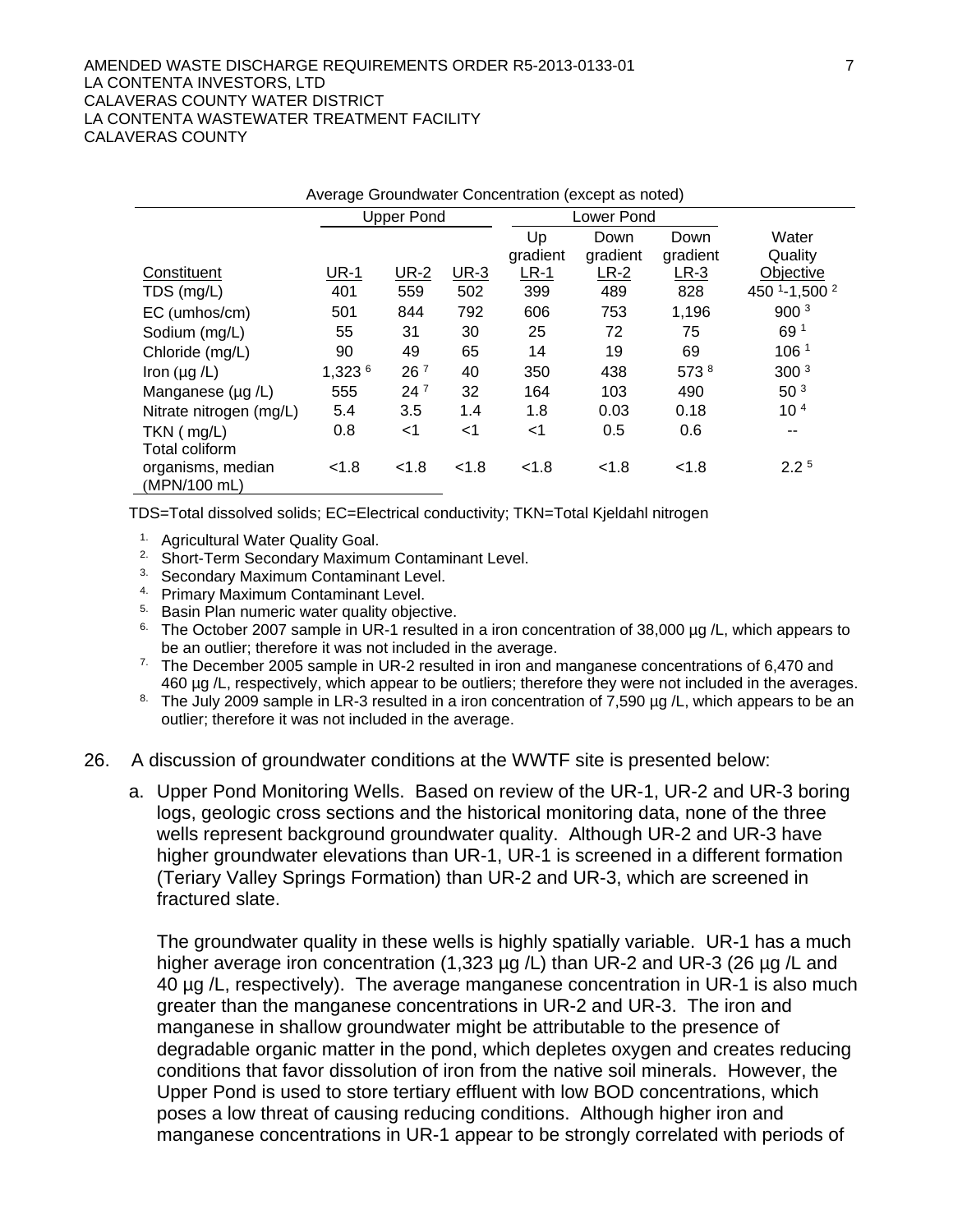relatively low dissolved oxygen (DO) in the Upper Pond, the pond average DO at the surface was 8.7 mg/L from January 2009 through December 2012.

b. Lower Pond Monitoring Wells. LR-1 is upgradient of the Lower Pond and LR-2 and LR-3 are downgradient based on groundwater elevations. All three wells are screened in fractured slate.

The groundwater quality in Lower Pond wells is less spatially variable than the Upper Pond wells. The average iron and manganese concentrations in LR-1, LR-2 and LR-3 exceed the secondary Maximum Contamination Levels (MCLs). The Lower Pond is also used to store disinfected tertiary effluent with very low BOD and TSS concentrations, which poses a low threat of causing reducing conditions. Although the higher iron and manganese concentrations in LR-3 appear to be correlated with periods of relatively low DO in the Lower Pond, the pond average DO at the surface was 10 mg/L from January 2009 through December 2012.

LR-2 and LR-3 have higher concentrations of salinity constituents than LR-1. Ordinarily, this would indicate degradation from the discharge. However, the current effluent TDS average is 412 mg/L and the TDS average is 828 mg/L in LR-3, which does not seem likely to be the result of discharge. Additionally, the average manganese and nitrate concentrations in the upgradient well LR-1 are higher than that in the downgradient well LR-2. Therefore, with regard to iron and manganese, the pollution may be naturally occurring. However, because of the complex hydrogeology of the site, it may not be feasible to define background groundwater quality. With regard to nitrate and salinity, if the discharge has caused degradation, it has not caused exceedance of a water quality objective and is not likely to do so in the future.

# **Basin Plan, Beneficial Uses, and Regulatory Considerations**

- 27. The Water Quality Control Plan for the Sacramento River and San Joaquin River Basins, Fourth Edition (hereafter Basin Plan) designates beneficial uses, establishes water quality objectives, contains implementation plans and policies for protecting waters of the basin, and incorporates by reference plans and policies adopted by the State Water Board. Pursuant to Water Code section13263(a), waste discharge requirements must implement the Basin Plan.
- 28. Local drainage is to Cosgrove Creek, a tributary of the Calaveras River. The beneficial uses of Calaveras River are municipal and domestic supply; agricultural supply for irrigation and stock watering; industrial process and service supply; contact and noncontact recreation; warm and cold freshwater habitat; warm and cold water migration; warm and cold water spawning; and wildlife habitat.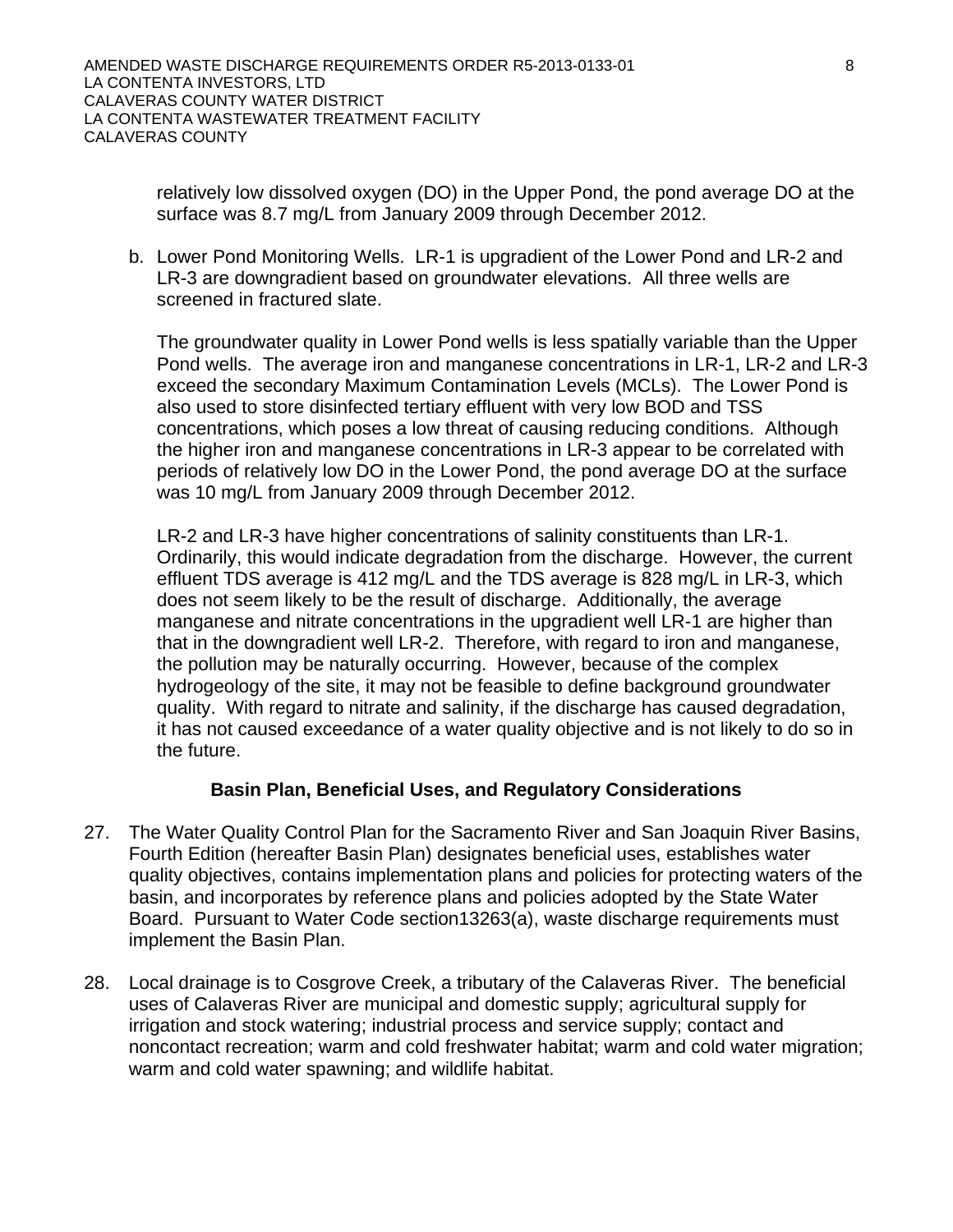- 29. The beneficial uses of underlying groundwater as set forth in the Basin Plan are municipal and domestic supply, agricultural supply, industrial service supply and industrial process supply.
- 30. The Basin Plan establishes narrative water quality objectives for chemical constituents, tastes and odors, and toxicity in groundwater. It also sets forth a numeric objective for total coliform organisms.
- 31. The Basin Plan's numeric water quality objective for bacteria requires that the most probable number (MPN) of coliform organisms over any seven-day period shall be less than 2.2 per 100 mL in MPN groundwater.
- 32. The Basin Plan's narrative water quality objectives for chemical constituents, at a minimum, require waters designated as domestic or municipal supply to meet the MCLs specified in Title 22 of the California Code of Regulations (hereafter Title 22). The Basin Plan recognizes that the Central Valley Water Board may apply limits more stringent than MCLs to ensure that waters do not contain chemical constituents in concentrations that adversely affect beneficial uses.
- 33. The narrative toxicity objective requires that groundwater be maintained free of toxic substances in concentrations that produce detrimental physiological responses in human, animal, plant, or aquatic life associated with designated beneficial uses.
- 34. Quantifying a narrative water quality objective requires a site-specific evaluation of those constituents that have the potential to impact water quality and beneficial uses. The Basin Plan states that when compliance with a narrative objective is required to protect specific beneficial uses, the Central Valley Water Board will, on a case-by-case basis, adopt numerical limitations in order to implement the narrative objective.
- 35. In the absence of specific numerical water quality limits, the Basin Plan methodology is to consider any relevant published criteria. General salt tolerance guidelines, such as *Water Quality for Agriculture* by Ayers and Westcot and similar references indicate that yield reductions in nearly all crops are not evident when irrigation water has an EC less than 700 μmhos/cm. There is, however, an eight- to ten-fold range in salt tolerance for agricultural crops and the appropriate salinity values to protect agriculture in the Central Valley are considered on a case-by-case basis. It is possible to achieve full yield potential with waters having EC up to 3,000 μmhos/cm if the proper leaching fraction is provided to maintain soil salinity within the tolerance of the crop.

# **Antidegradation Analysis**

36. State Water Resources Control Board Resolution 68-16 (*Policy with Respect to Maintaining High Quality Waters of the State*) (hereafter "Resolution 68-16") prohibits degradation of high-quality water unless it has been shown that: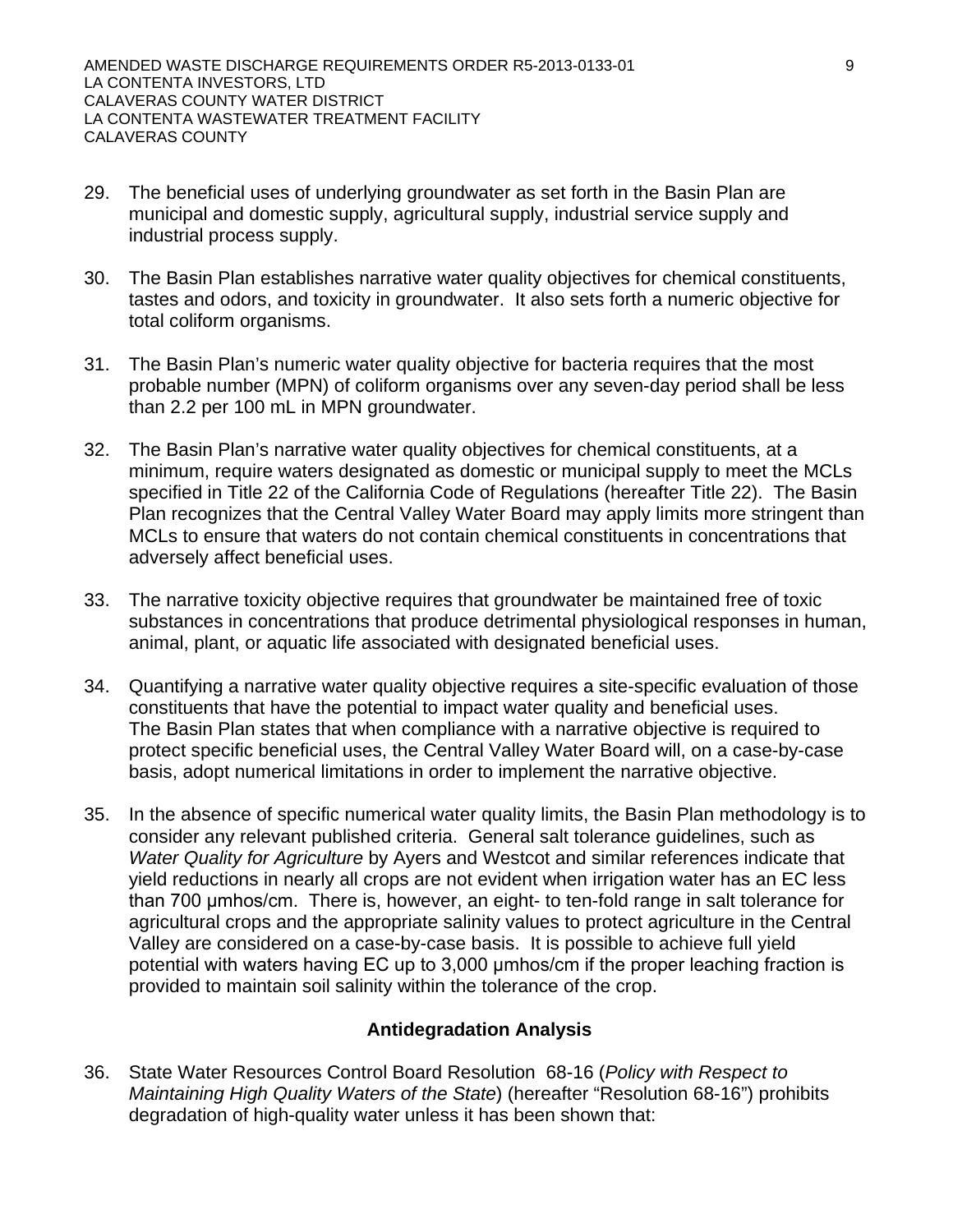- a. The degradation is consistent with the maximum benefit to the people of the state.
- b. The degradation will not unreasonably affect present and anticipated future beneficial uses.
- c. The degradation does not result in water quality less than that prescribed in state and regional policies, including violation of one or more water quality objectives, and
- d. The Discharger employs best practicable treatment or control (BPTC) to minimize degradation.
- 37. Degradation of groundwater by some of the typical waste constituents associated with discharges from a municipal wastewater utility, after effective source control, treatment, and control measures are implemented, is consistent with the maximum benefit to the people of the state. The technology, energy, water recycling, and waste management advantages of municipal utility service far exceed any benefits derived from reliance on numerous, concentrated individual wastewater systems, and the impact on water quality will be substantially less. The economic prosperity of valley communities and associated industry is of maximum benefit to the people of the State, and provides sufficient justification for allowing the limited groundwater degradation that may occur pursuant to this Order.
- 38. The Discharger has been monitoring groundwater quality at the WWTF site since 2004. Based on the data available, it is not possible to determine pre-1968 groundwater quality. Therefore, determination of compliance with Resolution 68-16 for this facility is based on groundwater quality data since 2004.
- 39. Constituents of concern that have the potential to degrade groundwater include salts (primarily TDS, iron, manganese), nutrients, and coliform organisms, as discussed:
	- a. Total Dissolved Solids. The Secondary MCL for TDS is 500 mg/L as a recommended level, 1000 mg/L as an upper level, and 1500 mg/L as a short-term maximum. The current effluent TDS average of 412 mg/L is less than the recommended Secondary MCL of 500 mg/L. The highest groundwater TDS average of 828 mg/L occurred in LR-3. The elevated TDS concentrations in groundwater may not be the result of the discharge and are more likely naturally occurring. It is expected that the future effluent TDS concentrations will continue to be less than the recommended Secondary MCL of 500 mg/L and that the discharge will not cause exceedance of the Water Quality Objective for TDS. Therefore, this Order does not contain an effluent TDS limit. This Order does not allow the discharge cause in groundwater or contribute to an exceedance of the Water Quality Objective for TDS.
	- b. Iron/ Manganese. The secondary MCLs for dissolved iron and manganese are 300 µg/L and 50 µg/L, respectively. The groundwater average iron concentrations ranged from 26 to 1,323 µg/L and the average manganese concentrations ranged from 24 to 555 µg/L. The groundwater iron and manganese concentrations in some wells have exceeded the secondary MCLs. Because of the complex hydrogeology of the site,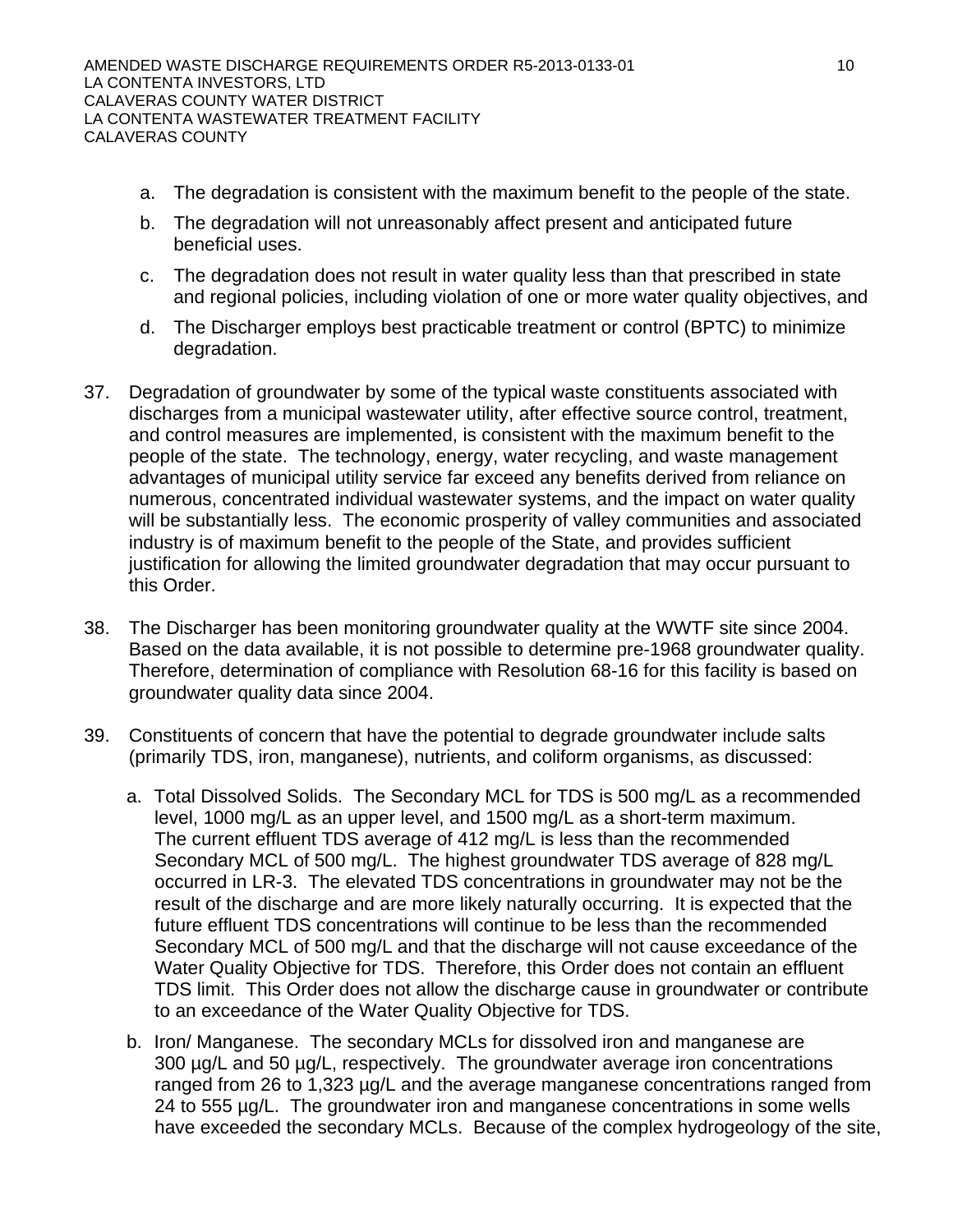it may not be feasible to define background groundwater quality. High iron and manganese concentrations in groundwater may be naturally occurring, but may also be contributed to by the discharge. The current monitoring program does not require analysis of iron and manganese in the effluent. However, based on the high quality of source water, domestic water use, and the WWTF operation, the effluent is not expected to contain high iron and manganese concentrations. The iron and manganese in shallow groundwater might be attributable to the presence of degradable organic matter in the ponds, which depletes oxygen and creates reducing conditions that favor dissolution of iron from the native soil minerals. However, the ponds are used to store tertiary effluent with very low BOD concentrations, which poses a low threat of causing reducing conditions. Although the higher iron and manganese concentrations in some wells appear to be correlated with periods of relatively low pond DO, the average DO concentrations in the Upper and Lower Ponds from January 2009 through December 2012 were high as 8.7 mg/L and 10 mg/L, respectively. Therefore, with regard to iron and manganese, the groundwater pollution appears to be naturally occurring.

- c. Nitrate. For nutrients such as nitrate, the potential for degradation depends not only on the quality of the treated effluent, but on the ability of the vadose zone below the effluent storage ponds to provide an environment conducive to nitrification and denitrification, which converts the effluent nitrogen to nitrate and the nitrate to nitrogen gas before it reaches the water table. The groundwater average nitrate nitrogen concentrations in all monitoring wells are less than the primary MCL of 10 mg/L for nitrate nitrogen, which is the Basin Plan's Water Quality Objective. The current effluent average nitrate nitrogen concentration of 21 mg/L is greater than the primary MCL for nitrate nitrogen. However, the total nitrogen loading rate for the Golf Course is approximately 200 pounds per acre per year, which is less than the plant demand for grasses. Therefore, recycled water use at the Golf Course is not likely to cause additional degradation with nitrate. It is appropriate to set an effluent limit of 22 mg/L for total nitrogen as an annual average to prevent further groundwater degradation. The Discharger is able to comply with this limit. This Order sets a groundwater limit of 10 mg/L for nitrate as nitrogen.
- d. Total Coliform Organisms. For coliform organisms, the potential for exceedance of the Basin Plan's numeric water quality objective depends on the quality of the discharge and ability of vadose zone soils below the effluent storage ponds and saturated soils within the shallow water bearing zone to provide adequate filtration. The median concentrations of total coliform organisms in the effluent and all wells are less than the Basin Plan's numeric water quality objective of 2.2 MPN/100 mL for total coliform organisms. The disinfected tertiary effluent poses low threat to groundwater quality with respect to total coliform organisms. However, groundwater is shallow at the site. To protect groundwater, it is appropriate to set a groundwater limitation for coliform organisms at the Basin Plan numeric water quality objective. The current effluent limitation of 2.2 MPN/100 mL will be continued in compliance with the California Department of Public Health (CDPH) water recycling regulations.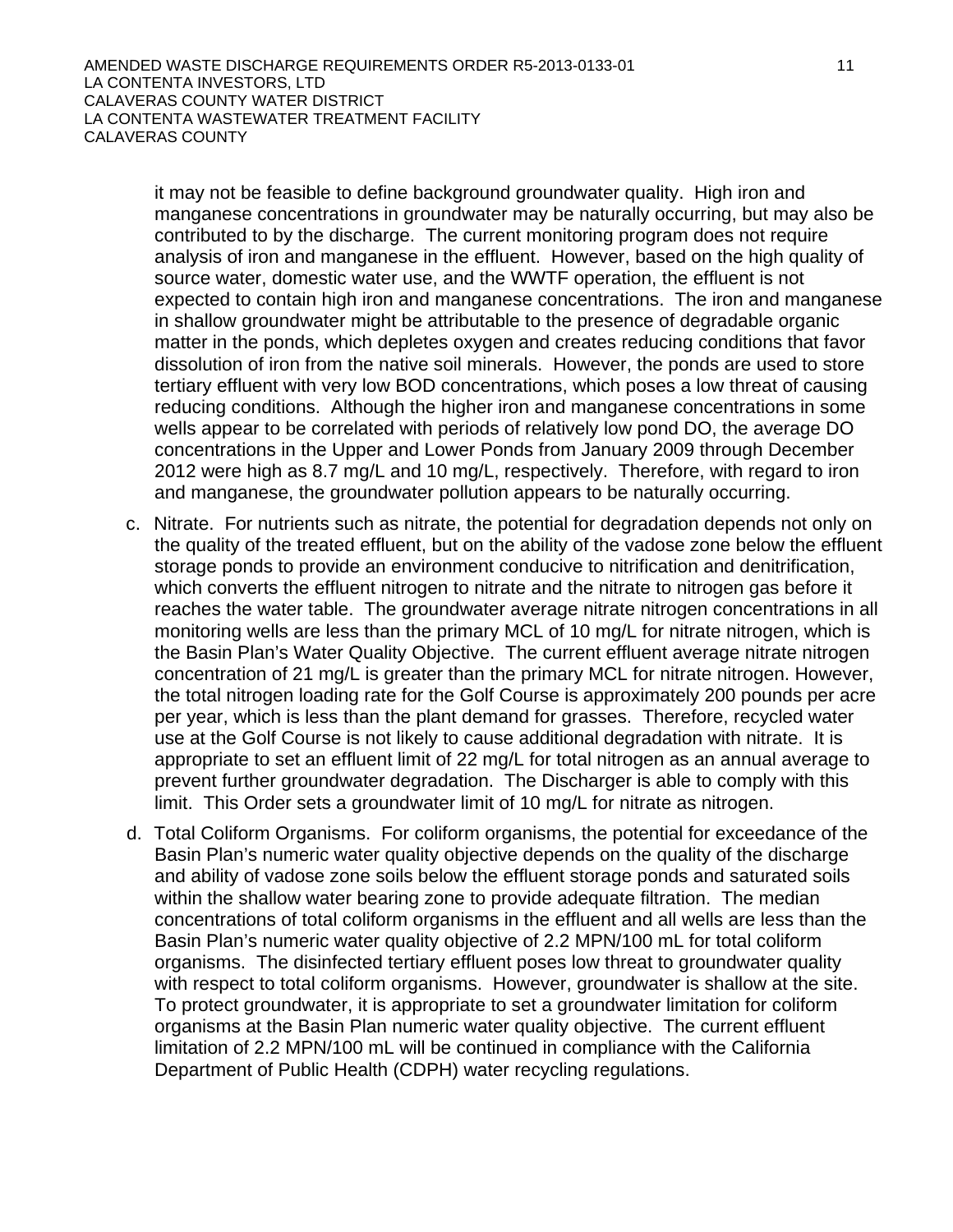- 40. This Order establishes effluent and groundwater limitations for the WWTF that will not unreasonably threaten present and anticipated beneficial uses or result in groundwater quality that exceeds water quality objectives set forth in the Basin Plan.
- 41. This WWTF provides treatment and control of the discharge that incorporates:
	- a. Tertiary treatment in fully contained structures;
	- b. UV light disinfection;
	- c. A Supervisory Control and Data Acquisition System to monitor the WWTF remotely;
	- d. Concrete sludge drying beds and biosolids storage;
	- e. Off-site recycling of treated effluent for beneficial re-use; and
	- f. Certified operators to assure proper operation and maintenance.
- 42. The treatment and control measures described in Finding 41 are considered BPTC for this small community. This Order establishes limitations that ensure the protection of present and anticipated future beneficial uses, and that are consistent with the Basin Plan and the policies contained therein. The limited degradation that may occur as a result of this discharge is consistent with the maximum benefit to the people of the state as described in Finding 36. Therefore, this Order is consistent with Resolution 68-16. Should groundwater monitoring data reveal degradation beyond that anticipated in this Order, the Discharger may be required to evaluate and implement additional treatment or control measures.

# **Water Recycling Regulatory Considerations**

- 43. Undisinfected domestic wastewater contains human pathogens that are typically measured using total or fecal coliform organism as indicator organisms. The California Department of Public Health, which has primary statewide responsibility for protecting public health, has established statewide criteria in Title 22, section 60301 et seq. for the use of recycled water.
- 44. A 1988 Memorandum of Agreement (MOA) between CDPH and the State Water Board on the use of recycled water establishes basic principles relative to the agencies and the regional water boards. In addition, the MOA allocates primary areas of responsibility and authority between these agencies, and provides for methods and mechanisms necessary to assure ongoing, continuous future coordination of activities relative to the use of recycled water in California. This Order implements the applicable portions of the Title 22 water recycling regulation in accordance with the MOA.
- 45. On 3 February 2009, the State Water Board adopted Resolution 2009-0011, *Adoption of a Policy for Water Quality Control for Recycled Water* (Recycled Water Policy). The Recycled Water Policy promotes the use of recycled water to achieve sustainable local water supplies and reduce greenhouse gases.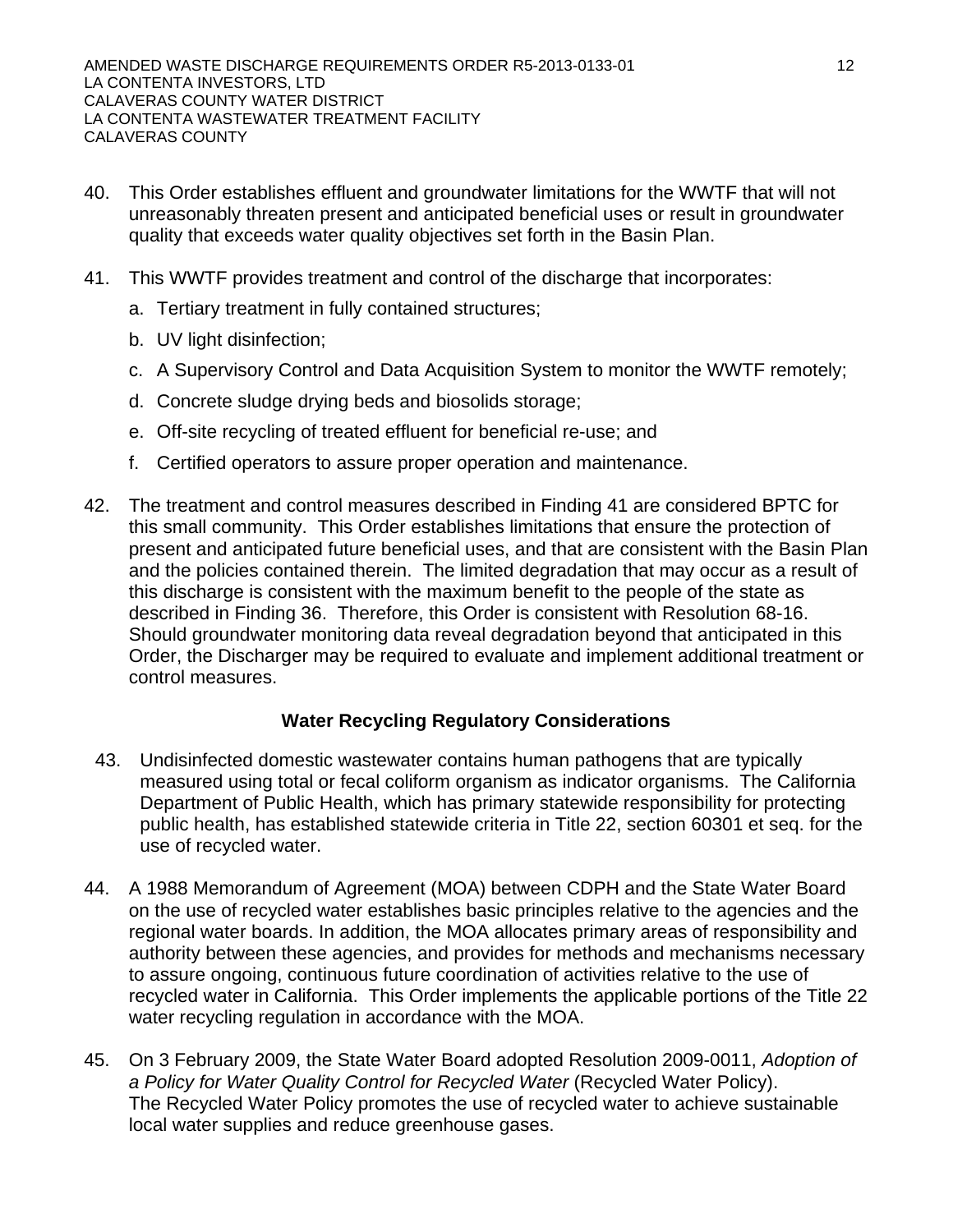- 46. On 23 April 2009, the Central Valley Water Board adopted Resolution R5-2009-0028, *In Support of Regionalization, Reclamation, Recycling and Conservation for Wastewater Treatment Plant*. Resolution R5-2009-0028 encourages water recycling, water conservation, and regionalization of wastewater treatment facilities. It requires the municipal wastewater treatment agencies to document:
	- a. Efforts to promote new or expanded wastewater recycling opportunities and programs;
	- b. Water conservation measures; and
	- c. Regional wastewater management opportunities and solutions (e.g., regionalization).

The distribution of disinfected tertiary recycled water by the Discharger is consistent with the intent of State Board Resolution 2009-0011 and Central Valley Water Board Resolution R5-2009-0028.

- 47. In May 2012, the Discharger submitted a Title 22 Engineering Report dated July 2002 to State Water Board in order to obtain regulatory coverage under General Order 2009-0006-DWQ for water recycling of disinfected tertiary recycled water at the La Contenta Golf Course. On 13 August and 23 October 2012, the CDPH provided comments on the Title 22 Engineering Report. The CDPH's October 2012 letter provided comments as conditions to be incorporated into the Notice of Applicability. The following comments apply to operation, maintenance and monitoring of the WWTF to ensure compliance with applicable portions of Title 22:
	- 1) The Discharger must notify CDPH of any future changes in filtration or disinfection processes.
	- 2) To verify performance of the UV system, an on-site spot-check bioassay was conducted. The onsite validation performed in 2012 indicates underperformance, by a factor of 0.765; therefore, to achieve the required UV dose of 100 mJ/cm2 proper adjustments must be made in the operation of the UV disinfection system.
	- 3) The Central Valley Water Board should issue a revised WDRs, including specific requirements that address all applicable Title 22 Water Recycling Criteria.
	- 4) Within one month, the Discharger must submit an updated Operations & Maintenance Plan specific to the UV disinfection system.
	- 5) Submit to CDPH district office copies of the monthly monitoring reports submitted to the Regional Water Quality Control Board.

In November 2012, the Discharger submitted a Title 22 Engineering Report Amendment to address CDPH's comments. On 20 May 2013, the CDPH concluded that the Discharger has completed all the tasks listed in the CDPH's October 2012 letter and the Title 22 Engineering Report is approved.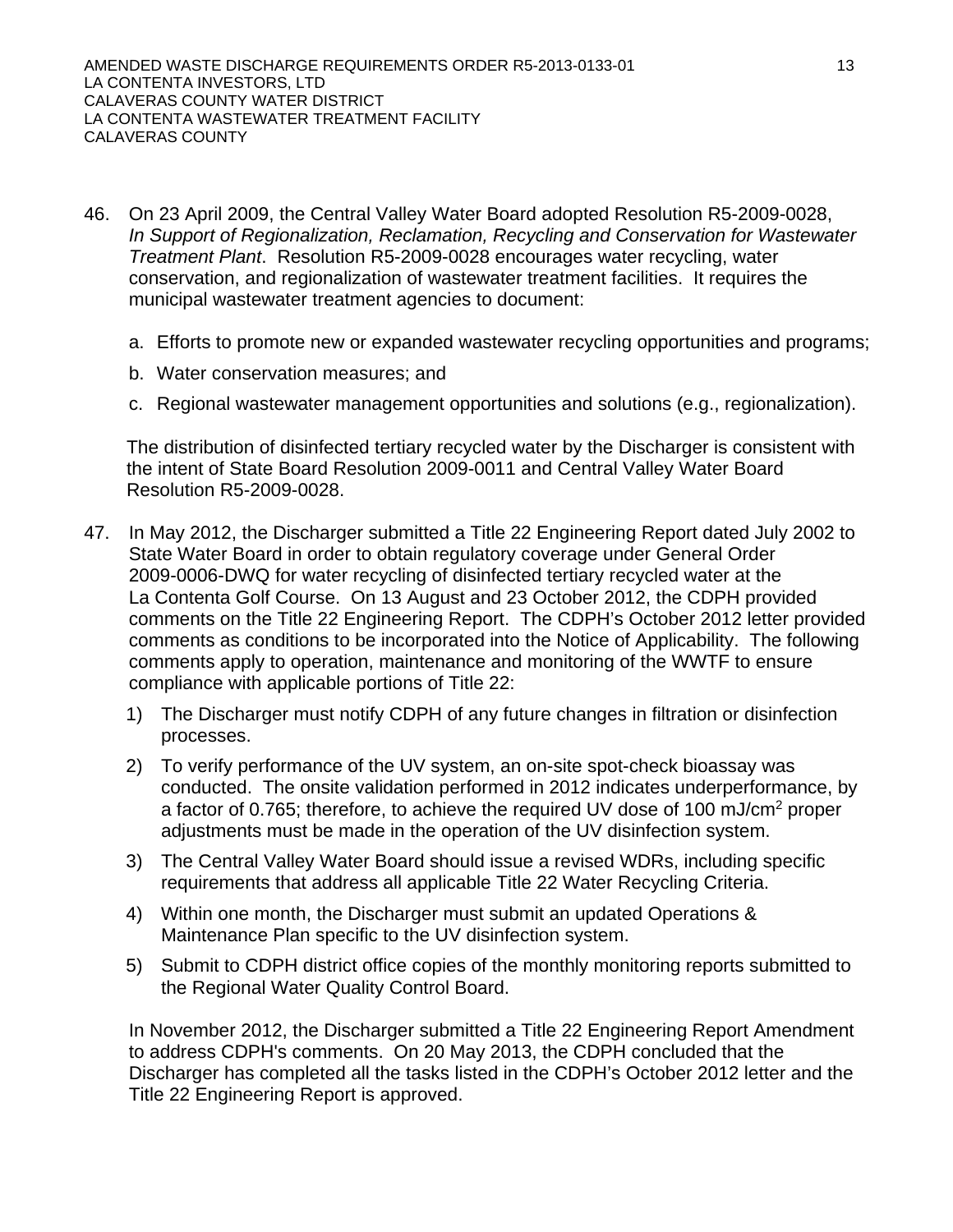# **Other Regulatory Considerations**

- 48. In compliance with Water Code section 106.3, it is the policy of the State of California that every human being has the right to safe, clean, affordable, and accessible water adequate for human consumption, cooking, and sanitary purposes. This order promotes that policy by requiring discharges to meet maximum contaminant levels designed to protect human health and ensure that water is safe for domestic use.
- 49. Based on the threat and complexity of the discharge, the facility is determined to be classified as 2B as defined below:
	- a. Category 2 threat to water quality: "Those discharges of waste that could impair the designated beneficial uses of the receiving water, cause short-term violations of water quality objectives, cause secondary drinking water standards to be violated, or cause a nuisance."
	- b. Category B complexity, defined as: "Any Discharger not included [as Category A] that has physical, chemical, or biological treatment systems (except for septic systems with subsurface disposal) or any Class 2 or Class 3 waste management units."
- 50. Title 27 of the California Code of Regulations (hereafter Title 27) contains regulatory requirements for the treatment, storage, processing, and disposal of solid waste. However, Title 27 exempts certain activities from its provisions. Discharges regulated by this Order are exempt from Title 27 pursuant to provisions that exempt domestic sewage, wastewater, and reuse. Title 27, section 20090 states in part:

The following activities shall be exempt from the SWRCB-promulgated provisions of this subdivision, so long as the activity meets, and continues to meet, all preconditions listed:

(a) Sewage - Discharges of domestic sewage or treated effluent which are regulated by WDRs issued pursuant to Chapter 9, Division 3, Title 23 of this code, or for which WDRs have been waived, and which are consistent with applicable water quality objectives, and treatment or storage facilities associated with municipal wastewater treatment plants, provided that residual sludges or solid waste from wastewater treatment facilities shall be discharged only in accordance with the applicable SWRCB-promulgated provisions of this division.

- 51. The discharge authorized herein, and the treatment and storage facilities associated with the discharge, are exempt from the requirements of Title 27 as follows:
	- a. The treatment system and effluent storage ponds are exempt pursuant to Title 27, section 20090(a) because they are treatment and storage facilities associated with a municipal domestic wastewater treatment plant.
- 52. Although the WWTF is exempt from Title 27, the statistical data analysis methods of Title 27, section 20415(e) are appropriate for determining whether the discharge complies with Groundwater Limitations specified in this Order.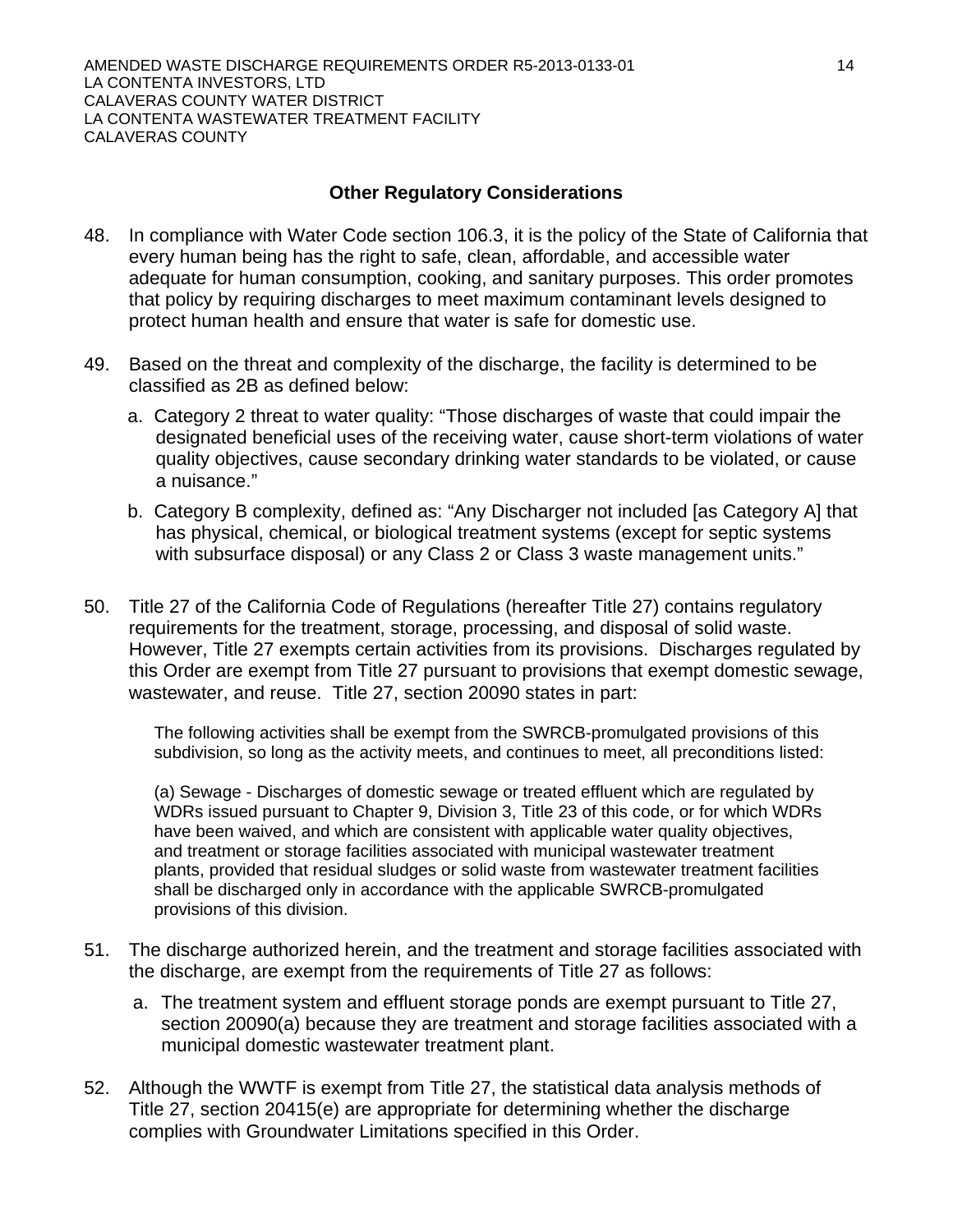- 53. The State Water Board adopted Order 97-03-DWQ (NPDES General Permit CAS000001) specifying waste discharge requirements for discharges of storm water associated with industrial activities, and requiring submittal of a Notice of Intent by all affected industrial Dischargers. The wastewater treatment facility has a design capacity of less than 1.0 MGD. The Discharger is therefore not required to obtain coverage under NPDES General Permit CAS000001.
- 54. On 2 May 2006, the State Water Board adopted Statewide General Waste Discharge Requirements for Sanitary Sewer Systems General Order 2006-0003-DWQ (the General Order). The General Order requires all public agencies that own or operate sanitary sewer systems greater than one mile in length to comply with the Order. The WWTF includes more than one mile of sewer lines and is regulated under General Order 2006-0003-DWQ.
- 55. Water Code section 13267(b) states:

In conducting an investigation specified in subdivision (a), the regional board may require that any person who has discharged, discharges, or is suspected of discharging, or who proposes to discharge within its region … shall furnish, under penalty of perjury, technical or monitoring program reports which the board requires. The burden, including costs of these reports, shall bear a reasonable relationship to the need for the reports and the benefits to be obtained from the reports. In requiring those reports, the regional board shall provide the person with a written explanation with regard to the need for the reports, and shall identify the evidence that supports requiring that person to provide the reports.

The technical reports required by this Order and the attached Monitoring and Reporting Program R5-2013-0133 are necessary to ensure compliance with these waste discharge requirements. The Discharger owns and operates the facility that discharges the waste subject to this Order.

- 56. The California Department of Water Resources sets standards for the construction and destruction of groundwater wells (hereafter DWR Well Standards), as described in *California Well Standards Bulletin 74-90 (June 1991) and Water Well Standards: State of California Bulletin 94-81 (December 1981)*. These standards, and any more stringent standards adopted by the state or county pursuant to Water Code section 13801, apply to all monitoring wells used to monitor the impacts of wastewater storage or disposal governed by this Order.
- 57. On 24 January 2007, Calaveras County Water District adopted a Negative Declaration (Resolution No. 2007-08) for construction of an ultraviolet disinfection system at the WWTF.
- 58. The Negative Declaration evaluated the potential impacts to groundwater quality and found that compliance with WDRs will ensure that impacts to water quality would be less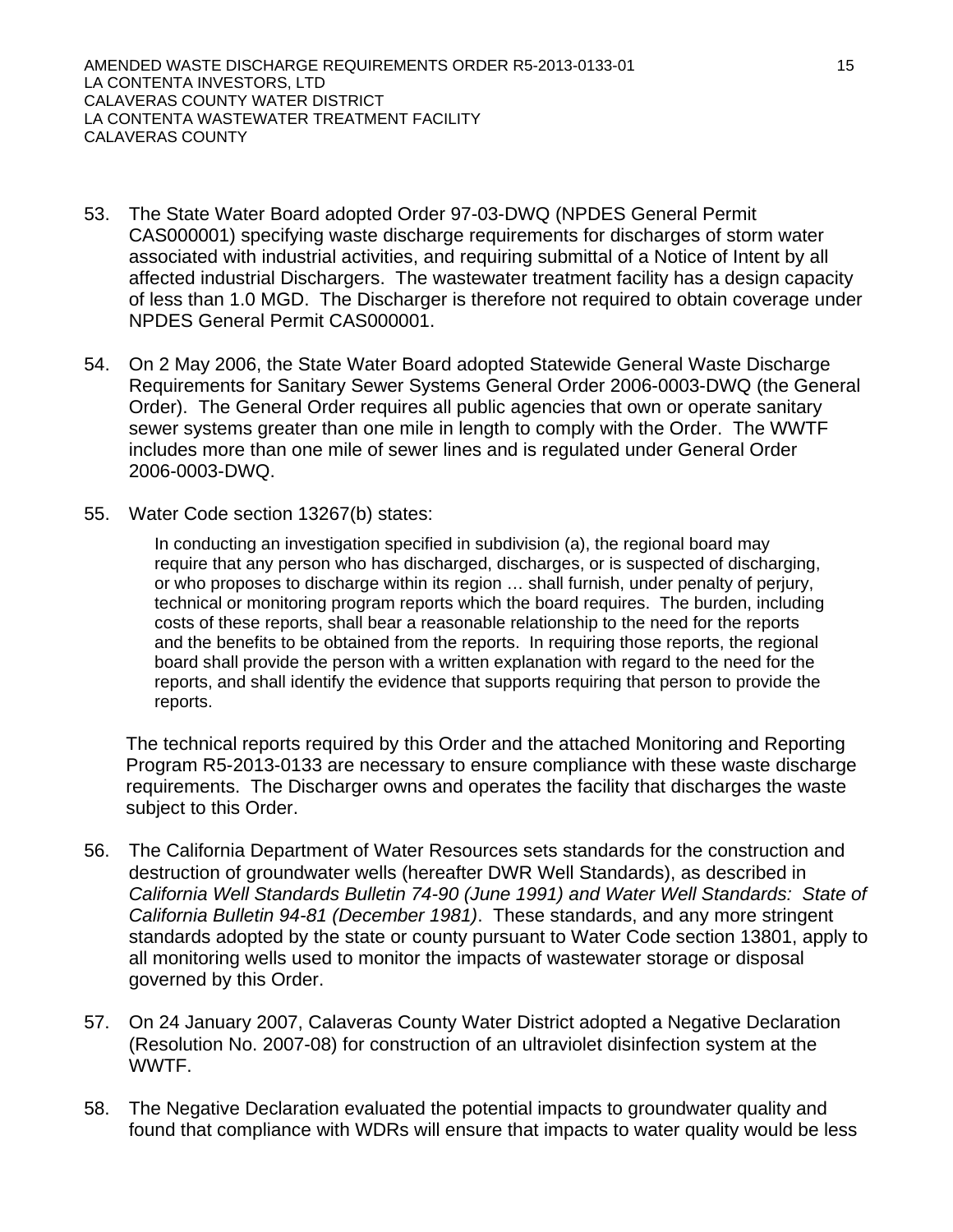than significant. Compliance with this Order will mitigate or avoid significant impacts to water quality.

- 59. The United States Environmental Protection Agency (EPA) has promulgated biosolids reuse regulations in 40 CFR 503, Standard for the Use or Disposal of Sewage Sludge, which establishes management criteria for protection of ground and surface waters, sets application rates for heavy metals, and establishes stabilization and disinfection criteria.
- 60. The Central Valley Water Board is using the Standards in 40 CFR 503 as guidelines in establishing this Order, but the Central Valley Water Board is not the implementing agency for 40 CFR 503 regulations. The Discharger may have separate and/or additional compliance, reporting, and permitting responsibilities to the EPA.
- 61. Pursuant to Water Code section 13263(g), discharge is a privilege, not a right, and adoption of this Order does not create a vested right to continue the discharge.

# **Public Notice**

- 62. All the above and the supplemental information and details in the attached Information Sheet, which is incorporated by reference herein, were considered in establishing the following conditions of discharge.
- 63. The Discharger and interested agencies and persons have been notified of the Central Valley Water Board's intent to prescribe waste discharge requirements for this discharge, and they have been provided an opportunity to submit written comments and an opportunity for a public hearing.
- 64. All comments pertaining to the discharge were heard and considered in a public hearing.

**IT IS HEREBY ORDERED** that Order R5-2002-0222 is rescinded except for purposes of enforcement, and pursuant to Sections 13263 and 13267 of the California Water Code, the Calaveras County Water District and La Contenta Investors, LTD (collectively, Discharger), their agents, successors, and assigns, in order to meet the provisions contained in Division 7 of the California Water Code and regulations promulgated thereunder, shall comply with the following:

# **A. Discharge Prohibitions:**

- 1. Discharge of wastes to surface waters or surface water drainage courses is prohibited.
- 2. Discharge of waste classified as 'hazardous', as defined in the California Code of Regulations, title 23, section 2510 et seq., is prohibited.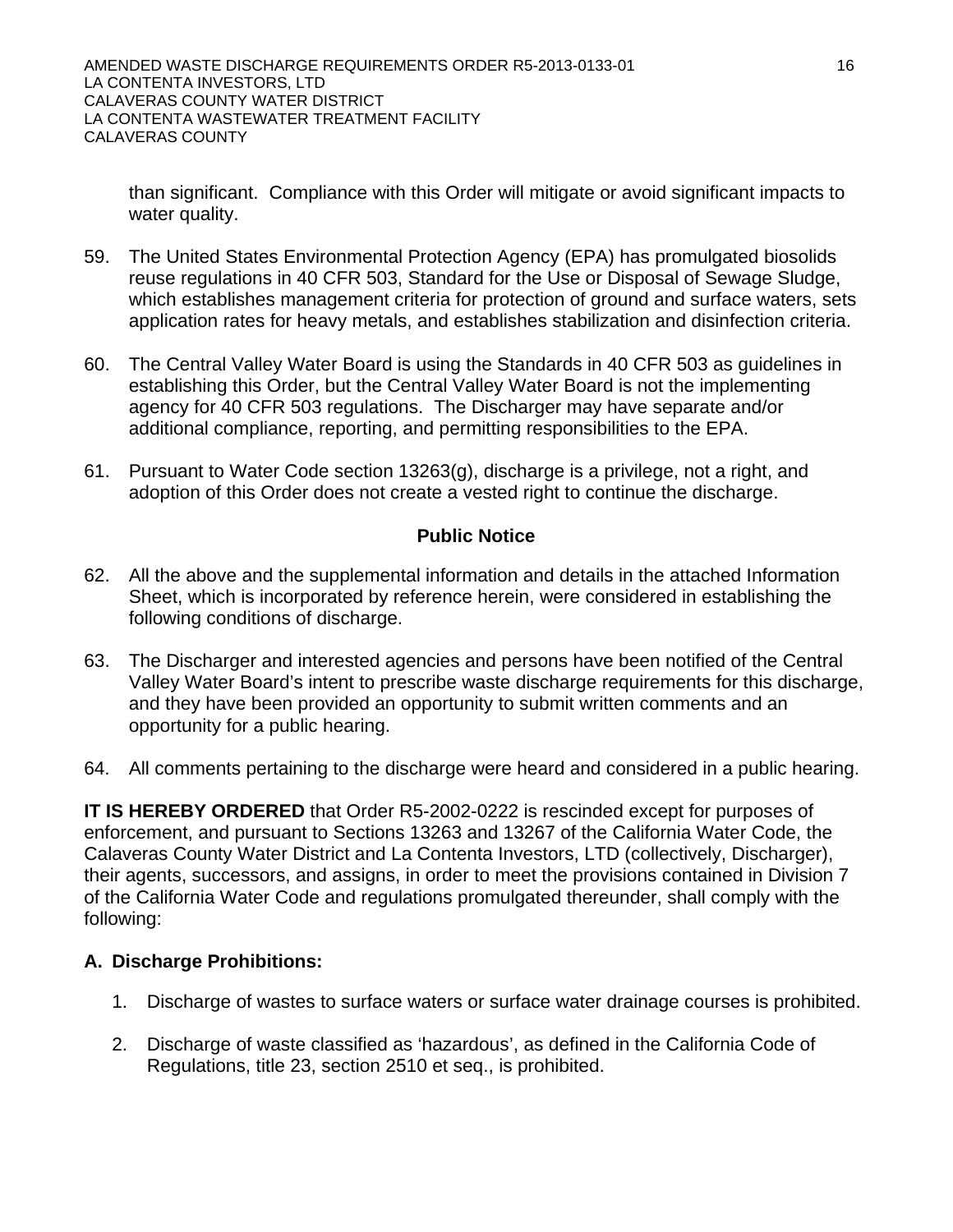- 3. Treatment system bypass of untreated or partially treated waste is prohibited, except as allowed by Standard Provision E.2 of the *Standard Provisions and Reporting Requirements for Waste Discharge Requirements*.
- 4. Discharge of waste at a location or in a manner different from that described in the Findings is prohibited.
- 5. Discharge of toxic substances into the wastewater treatment system such that biological treatment mechanisms are disrupted is prohibited.
- 6. Discharge of wastewater from the Upper Pond to the Lower Pond is prohibited.

# **B. Flow Limitations**

1. **Effectively immediately**, influent flows to the WWTF shall not exceed the following limits:

| Influent Flow Measurement             | <b>Flow Limit</b> |
|---------------------------------------|-------------------|
| Total Annual Influent Flow 1          | 89 MG             |
| Average Dry Weather Flow <sup>2</sup> | 0.20 MGD          |

<sup>1</sup> As determined by the total flow for the calendar year.

 $2^2$  As determined by the total flow for the months of July through September, inclusive, divided by 92 days.

# **C. Effluent Limitations**

1. Treated effluent shall not exceed the following limits:

|                     |       | Monthly            | Monthly | Annual  |
|---------------------|-------|--------------------|---------|---------|
|                     |       | Average            | Maximum | Average |
| Constituent         | Units | Limit <sup>2</sup> | Limit   | Limit   |
| $BOD5$ <sup>1</sup> | mg/L  | 40                 | 80      | --      |
| Total Nitrogen as N | mq/L  | $- -$              | --      | 22      |

<sup>1</sup> 5-day biochemical oxygen demand at 20 $^{\circ}$ C.<br><sup>2</sup> Based on the average of all monitoring results for the calendar month.

- 2. Effluent discharged to the Lower Pond and the recycled water Use Area shall not exceed the following limits for total coliform organisms:
	- a. The 7-day median concentration of total coliform bacteria measured in the disinfected effluent shall not exceed an MPN of 2.2 per 100 milliliters.
	- b. The number of total coliform bacteria shall not exceed an MPN of 23 per 100 milliliters in more than one sample in any 7-day calendar period.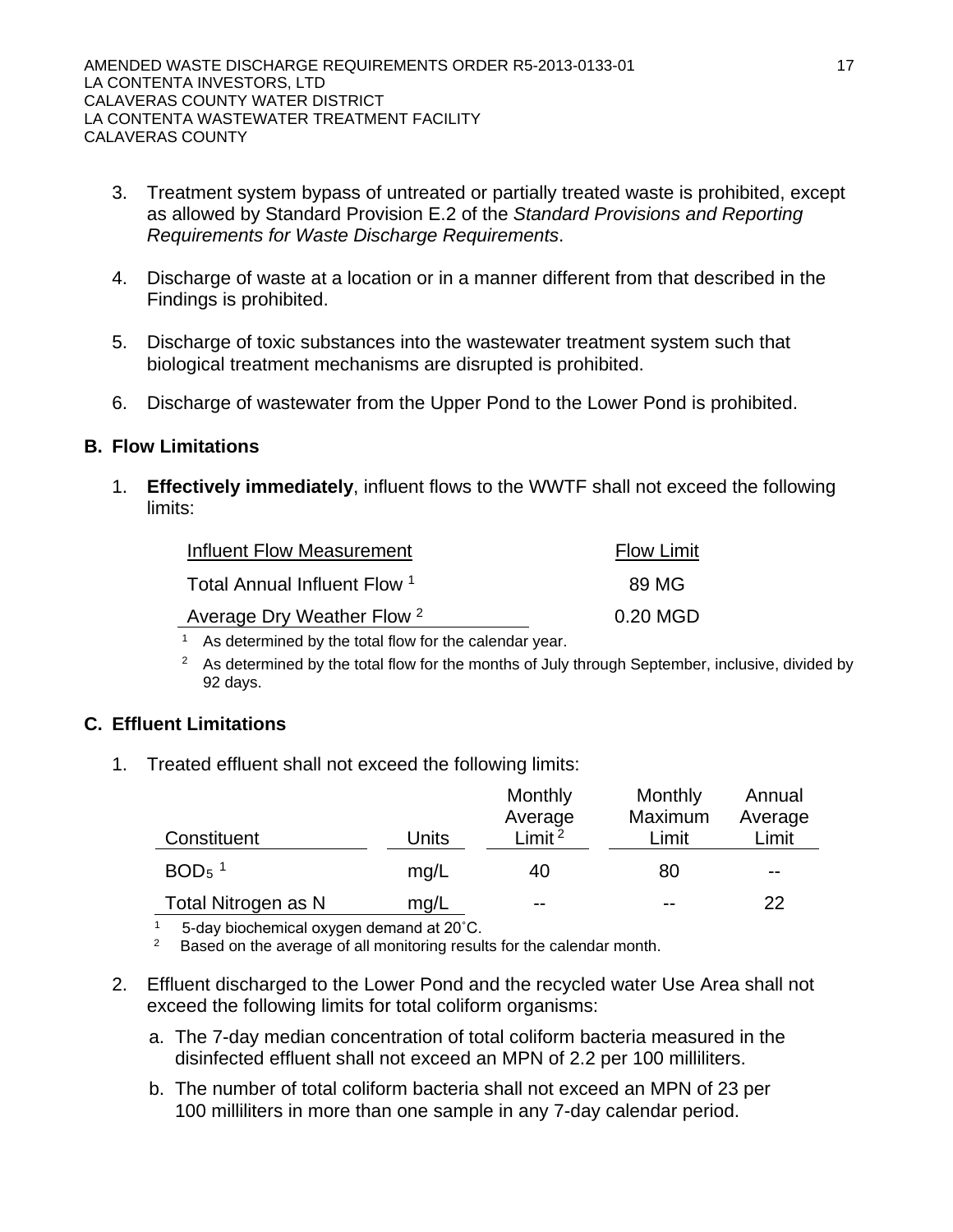For each day that an effluent sample is collected and analyzed for total coliform organisms, the 7-day median shall be determined by calculating the median concentration of total coliform bacteria in the effluent utilizing the last seven bacteriological results. For example, if a sample is collected on a Wednesday, the result from that sampling event and all results from the previous 6 sampling events (i.e., Tuesday, Monday, Saturday, Friday, Thursday, and Wednesday of the previous week) are used to calculate the 7-day median.

3. The turbidity of the filtered effluent prior to disinfection (upstream of the UV system) shall not exceed 2 NTU as a daily average; shall not exceed 5 NTU more than 5 percent of the time during a 24 hour period; and shall not exceed 10 NTU at any time.

Compliance with these requirements shall be determined based on samples obtained at the appropriate effluent sampling locations shown on Attachment C.

# **D. Discharge Specifications**

- 1. No waste constituent shall be released, discharged, or placed where it will be released or discharged, in a concentration or in a mass that causes violation of the Groundwater Limitations of this Order.
- 2. The discharge shall not cause degradation of any water supply.
- 3. Wastewater treatment, storage, and disposal shall not cause pollution or a nuisance as defined by Water Code section 13050.
- 4. The discharge shall remain within the permitted waste treatment/containment structures at all times.
- 5. The Discharger shall operate all systems and equipment to optimize the quality of the discharge.
- 6. All conveyance, treatment, storage, and disposal systems shall be designed, constructed, operated, and maintained to prevent inundation or washout due to floods with a 100-year return frequency.
- 7. Public contact with wastewater shall be prevented through such means as fences, signs, or acceptable alternatives.
- 8. Objectionable odors shall not be perceivable beyond the limits of the WWTF property at an intensity that creates or threatens to create nuisance conditions.
- 9. As a means of discerning compliance with Discharge Specification E.8., the dissolved oxygen (DO) content in the upper one foot of any wastewater pond shall not be less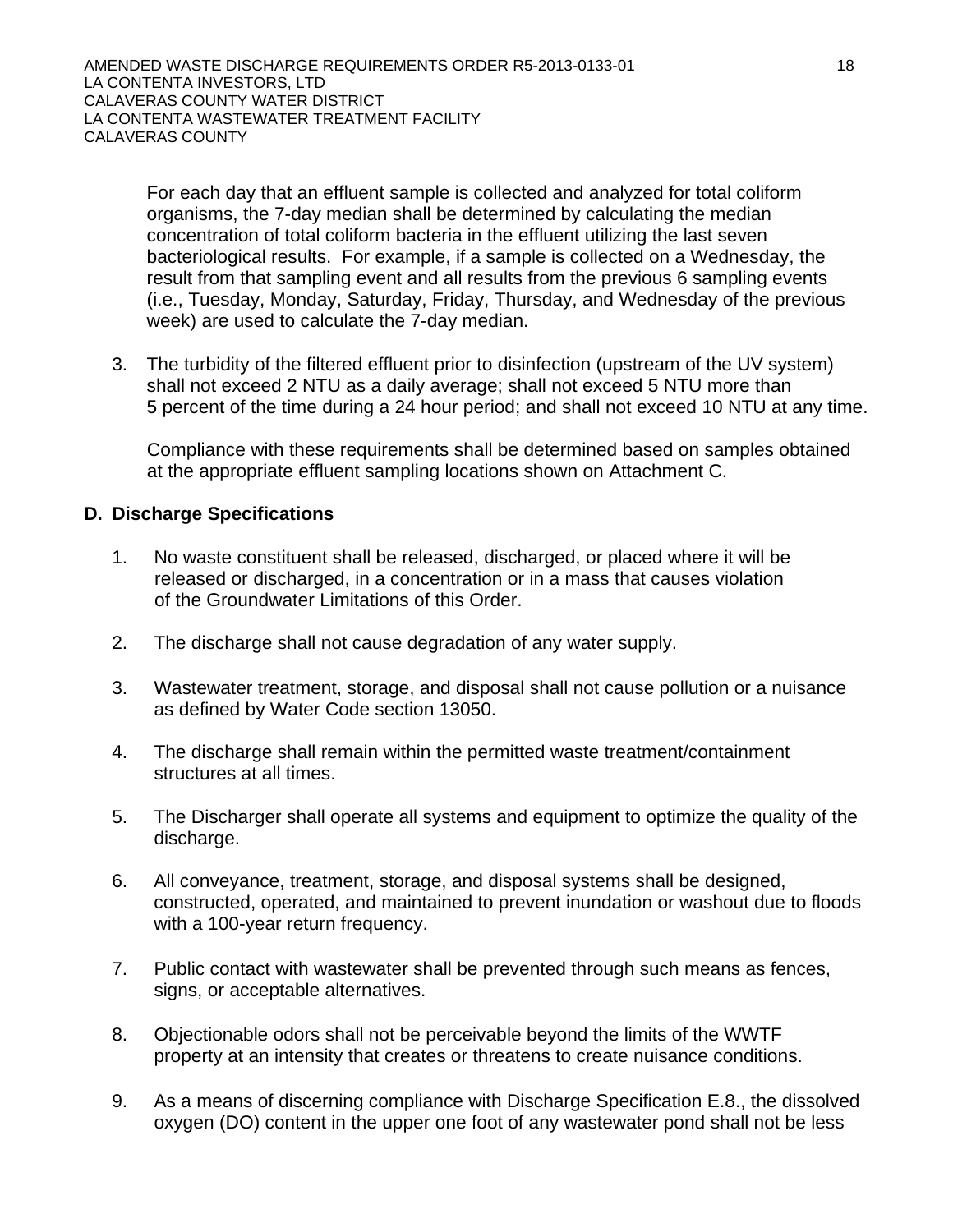than 1.0 mg/L for three consecutive weekly sampling events. If the DO in any single pond is below 1.0 mg/L for three consecutive sampling events, the Discharger shall report the findings to the Regional Water Board in writing within 10 days and shall include a specific plan to resolve the low DO results within 30 days.

- 10. The Discharger shall operate and maintain all ponds sufficiently to protect the integrity of containment dams and berms and prevent overtopping and/or structural failure. Unless a California-registered civil engineer certifies (based on design, construction, and conditions of operation and maintenance) that less freeboard is adequate, the operating freeboard in any pond shall never be less than two feet (measured vertically from the lowest possible point of overflow). As a means of management and to discern compliance with this requirement, the Discharger shall install and maintain in each pond a permanent staff gauge with calibration marks that clearly show the water level at design capacity and enable determination of available operational freeboard.
- 11. The treatment, storage, and disposal ponds or structures shall have sufficient capacity to accommodate allowable wastewater flow, design seasonal precipitation, and ancillary inflow and infiltration during the winter while ensuring continuous compliance with all requirements of this Order. Design seasonal precipitation shall be based on total annual precipitation using a return period of 100 years, distributed monthly in accordance with historical rainfall patterns.
- 12. On or about **1 October** of each year, available capacity shall at least equal the volume necessary to comply with Discharge Specifications E.10 and E.11.
- 13. All ponds and open containment structures shall be managed to prevent breeding of mosquitoes. Specifically:
	- a. An erosion control program shall be implemented to ensure that small coves and irregularities are not created around the perimeter of the water surface.
	- b. Weeds shall be minimized through control of water depth, harvesting, or herbicides.
	- c. Dead algae, vegetation, and debris shall not accumulate on the water surface.
	- d. The Discharger shall consult and coordinate with the local Mosquito Abatement District to minimize the potential for mosquito breeding as needed to supplement the above measures.
- 14. Newly constructed or rehabilitated berms or levees (excluding internal berms that separate ponds or control the flow of water within a pond) shall be designed and constructed under the supervision of a California Registered Civil Engineer.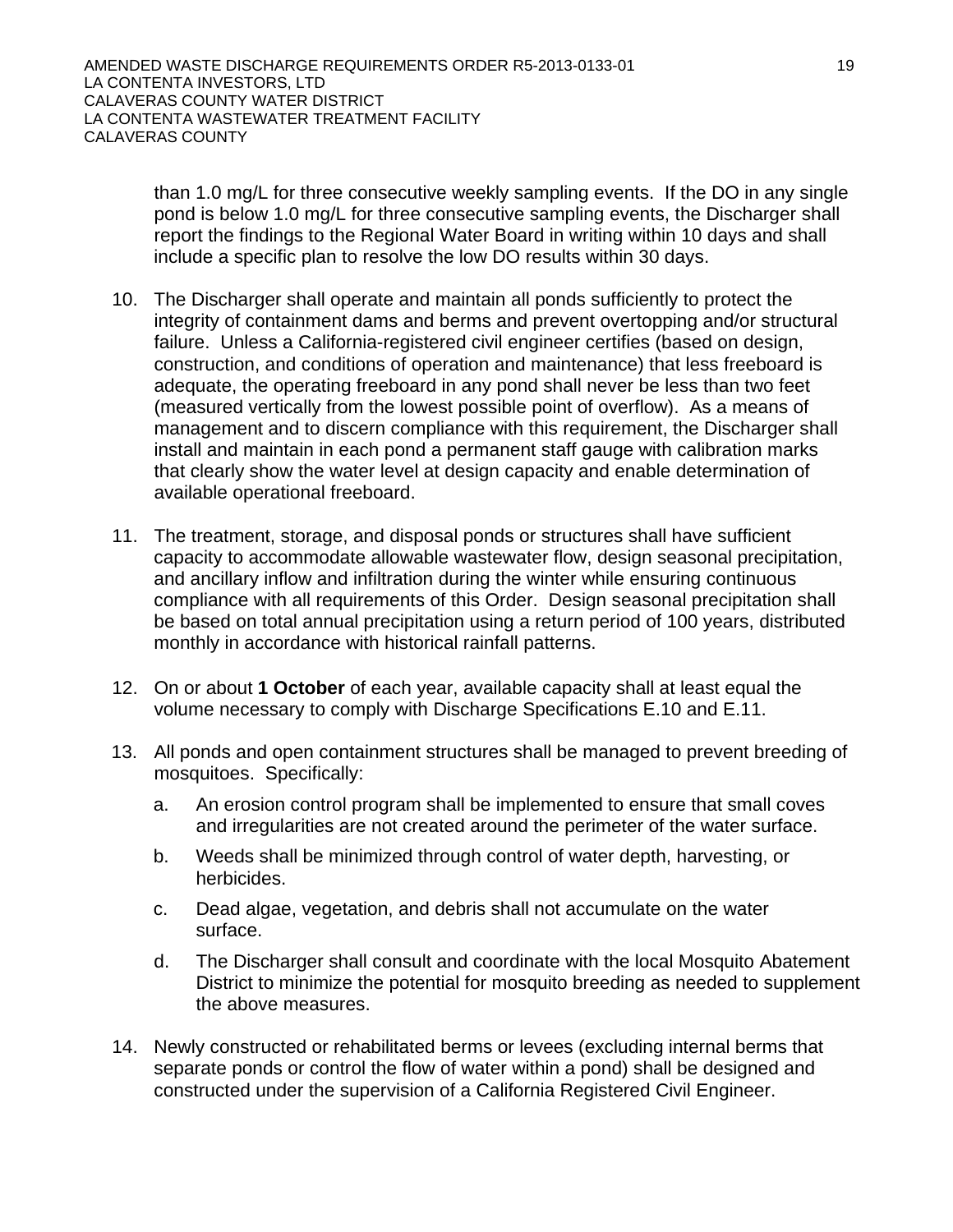15. Wastewater contained in any pond shall not have a pH less than 6.0 or greater than 9.0.

# **E. Groundwater Limitations**

Release of waste constituents from any portion of the WWTF shall not cause groundwater to:

- 1. Exceed a total coliform organism level of 2.2 MPN/100mL.
- 2. For constituents identified in Title 22, exceed or contribute to an exceedance of the Primary and Secondary MCLs established therein.
- 3. Contain taste or odor-producing constituents, toxic substances, or any other constituents, in concentrations that cause nuisance or adversely affect beneficial uses.

# **F. Water Recycling Specifications**

- 1. For the purpose of this Order, "use area" means an area with defined boundaries where recycled water is used or discharged.
- 2. Notwithstanding the following requirements, the production, distribution, and use of recycled water shall conform to an Engineering Report prepared pursuant to Title 22, section 60323 and approved by the Division of Drinking Water.
- 3. The recycled water shall be at least disinfected tertiary 2.2 recycled water as defined in Title 22, section 60301.
- 4. Recycled water shall be used in compliance with Title 22, section 60304. Specifically, uses of recycled water shall be limited to those set forth in Title 22, section(s) 60304(a).
- 5. Tailwater runoff and spray of recycled water shall not be discharged outside of the use areas except in minor, incidental amounts that cannot reasonably be eliminated by implementation and good maintenance of best management practices.
- 6. Application rates of recycled water to the use area shall be reasonable and shall consider soil, climate, and plant demand. In addition, application of recycled water and use of fertilizers shall be at a rate that takes into consideration nutrient levels in recycled water and nutrient demand by plants. As a means of discerning compliance with this requirement:
	- a. Crops or landscape vegetation shall be grown on the use areas, and cropping activities shall be sufficient to take up the nitrogen applied, including any fertilizers and manure.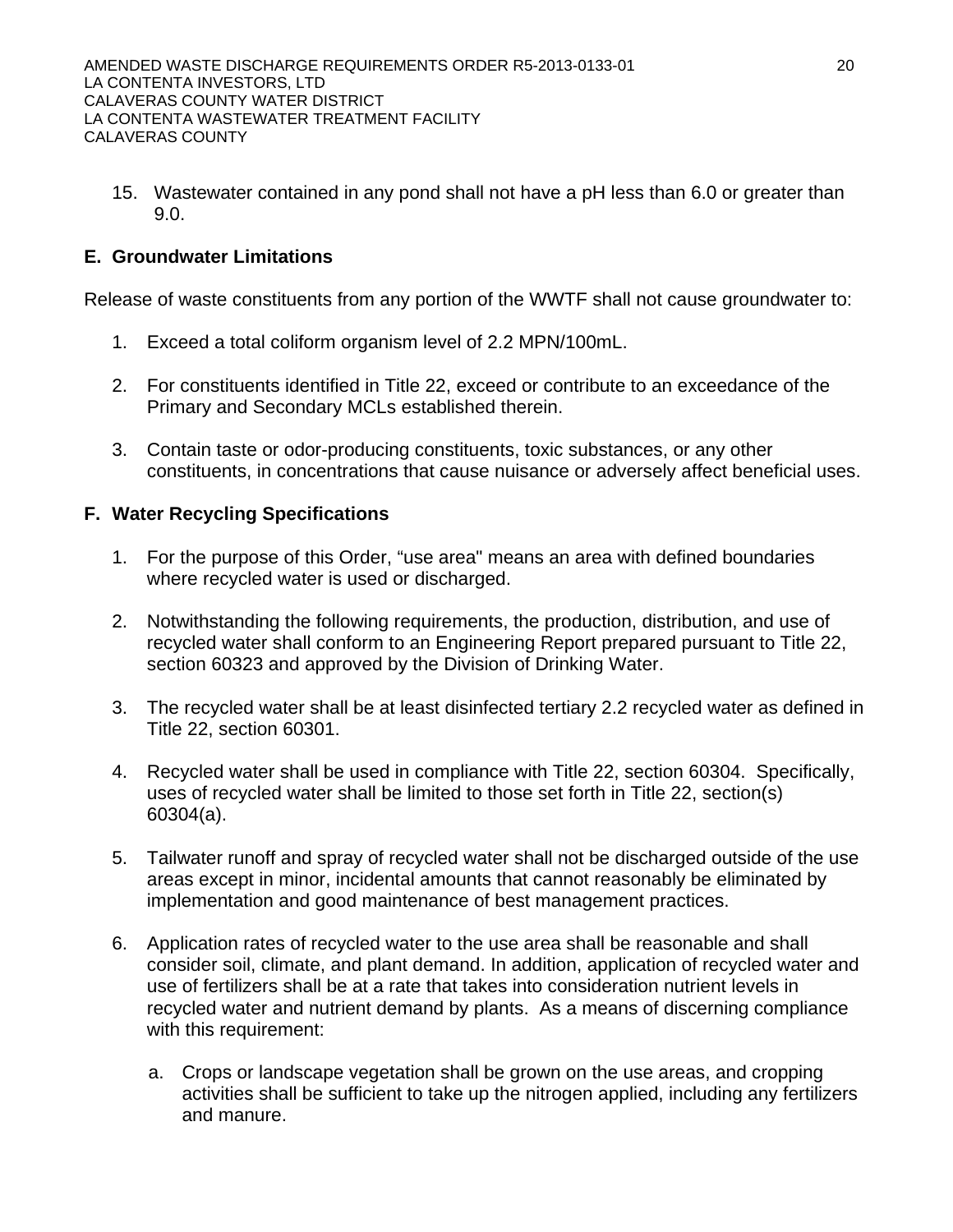- b. Hydraulic loading of recycled water and supplemental irrigation water (if any) shall be managed to:
	- i. Provide water only when water is needed and in amounts consistent with that need;
	- ii. Maximize crop nutrient uptake;
	- iii. Maximize breakdown of organic waste constituents in the root zone; and
	- iv. Minimize the percolation of waste constituents below the root zone.

The Regional Board recognizes that some leaching of salts is necessary to manage salt in the root zone of crops for production. Leaching shall be managed to minimize degradation of groundwater, maintain compliance with the groundwater limitations of this Order, and prevent pollution.

- 7. The Discharger shall conduct periodic inspections of the recycled water use areas to determine compliance with the requirements of this Order. If an inspection reveals noncompliance or threat of noncompliance with this Order, the Discharger shall temporarily stop recycled water use immediately and implement corrective actions to ensure compliance with this Order.
- 8. Use areas where public access is allowed shall be managed to avoid public contact with recycled water.
- 9. Discharge to the use areas shall not be performed during rainfall or when the ground is saturated.
- 10. The irrigation with recycled water shall be managed to minimize erosion within the use areas.
- 11. The use areas shall be managed to prevent breeding of mosquitoes or other vectors.
- 12. Use areas and recycled water impoundments shall be designed, maintained, and operated to comply with the following setback requirements:

| <b>Setback Definition</b>                                               | <b>Minimum Irrigation Setback</b><br>(feet) |
|-------------------------------------------------------------------------|---------------------------------------------|
| Edge of use area to domestic water supply<br>well                       | 50 <sup>1</sup>                             |
| Toe of recycled water impoundment berm to<br>domestic water supply well | 100                                         |

<sup>1</sup> Except as allowed pursuant to Water Recycling Specification F.13 below.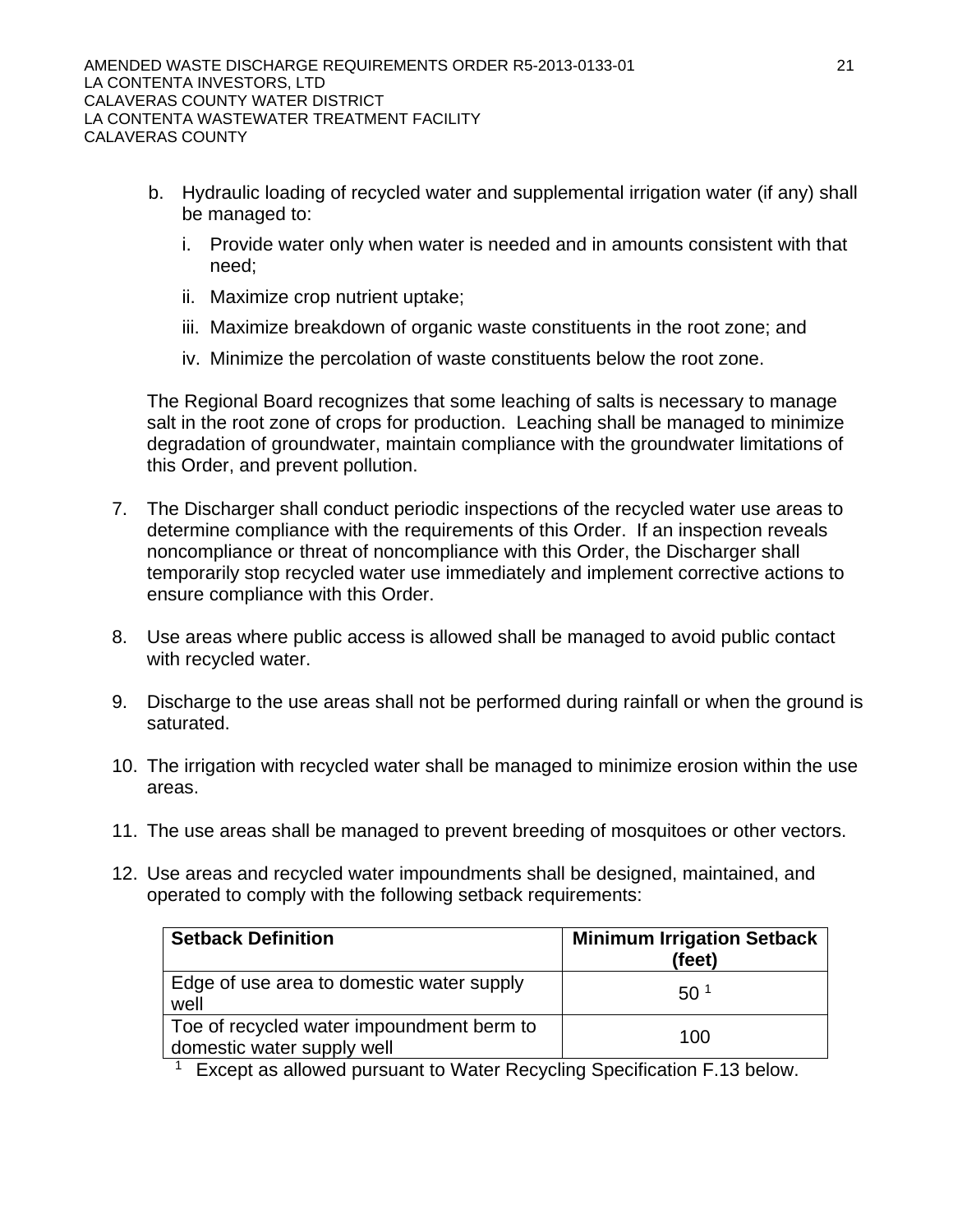- 13. Irrigation with disinfected tertiary recycled water shall not take place within 50 feet of any domestic water supply well unless all of the following conditions have been met and DDW has approved a variance pursuant to Title 22, section 60310(a):
	- a. A geological investigation demonstrates that an aquitard exists at the well between the uppermost aquifer being drawn from the ground and the surface.
	- b. The well contains an annular seal that extends from the surface into the aquitard.
	- c. The well is housed to prevent any recycled water spray from coming into contact with the wellhead facilities.
	- d. The ground surface immediately around the wellhead is contoured to allow surface water to drain away from the well.
	- e. The owner of the well approves of the elimination of the buffer zone requirement.
- 14. Spray irrigation with recycled water is prohibited when wind speed (including gusts) exceeds 30 mph.
- 15. Spray, mist, or runoff shall not enter dwellings, designated outdoor eating areas, or food handling facilities.
- 16. Drinking water fountains shall be protected against contact with recycled water spray, mist, or runoff.
- 17. Public contact with recycled water shall be controlled using fences, signs, and other appropriate means.
- 18. Use areas that are accessible to the public shall be posted with signs that are visible to the public and no less than four inches high by eight inches wide. Signs shall be placed at all areas of public access and around the perimeter of all use areas and at above-ground portions of recycled water conveyances to alert the public of the use of recycled water. All signs shall display an international symbol that shall include the following wording:

## **"RECYCLED WATER – DO NOT DRINK" "AGUA DE DESPERDICIO RECLAMADA – NO TOME"**

Alternative language will be considered by the Executive Officer if approved by DDW.

19. All recycling equipment, pumps, piping, valves, and outlets shall be marked to differentiate them from potable water facilities. Quick couplers, if used, shall be different than those used in potable water systems.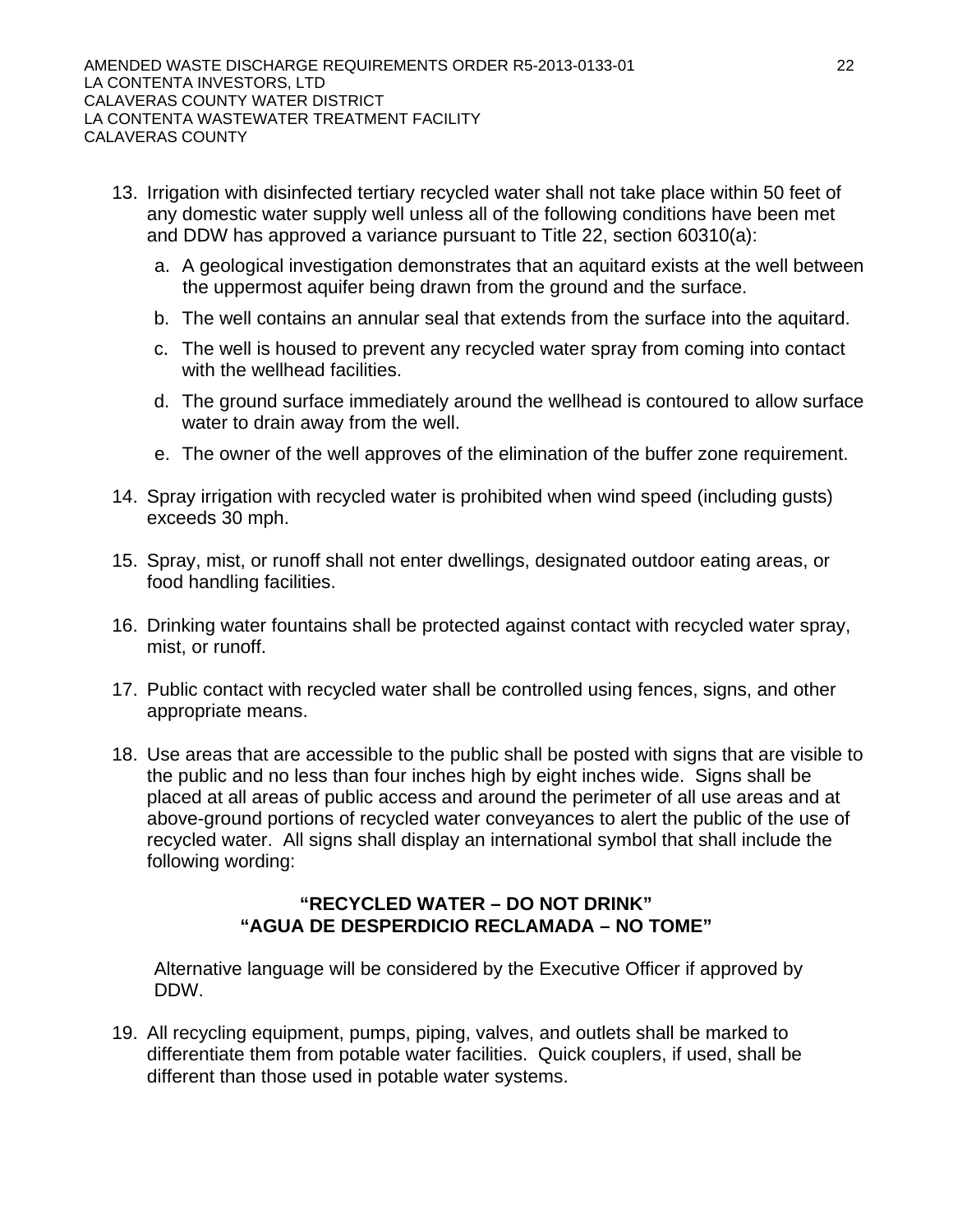- 20. Recycled water controllers, valves, and similar appurtenances shall be equipped with removable handles or locking mechanisms to prevent public access or tampering.
- 21. Hose bibs and unlocked valves, if used, shall not be accessible to the public.
- 22. No physical connection shall exist between recycled water piping and any potable water supply system (including domestic wells), or between recycled water piping and any irrigation well that does not have an approved air gap or reduced pressure principle device.
- 23. Horizontal and vertical separation between pipelines transporting recycled water and those transporting potable water shall comply with Title 22, section 64572, except to the extent that DDW has specifically approved a variance.
- 24. No physical connection shall be made or allowed to exist between any recycled water system and any separate system conveying potable water or auxiliary water source system.
- 25. A public water supply shall not be used as backup or supplemental source of water for a recycled water system unless the connection between the two systems is protected by an air gap separation which complies with the requirements of California Code of Regulations, title 17, sections 7602(a) and 7603(a).
- 26. All recycled water piping and appurtenances in new installations and appurtenances in retrofit installations shall be colored purple or distinctively wrapped with purple tape in accordance with California Health and Safety Code section 116815.
- 27. Any backflow prevention device installed to protect a public water system shall be inspected and maintained in accordance with Title 17, section 7605

# **G. Ultraviolet Disinfection System Operating Specifications**

- 1. The Discharger shall operate the UV disinfection system to provide a minimum UV dose per channel of 100 milijoules per square centimeter (mJ/cm2) at peak daily flow, and shall maintain an adequate dose for disinfection at all times.
- 2. The UV transmittance (at 254 nanometers) in the wastewater exiting the UV disinfection system shall not fall below 55 percent of maximum at any time.
- 3. The quartz sleeves and cleaning system components shall be visually inspected per the manufacturer's operations manual for physical wear (scoring, solarization, seal leaks, cleaning fluid levels, etc.) and to check the efficacy of the cleaning system.
- 4. The lamp sleeves shall be cleaned periodically as necessary to comply with these requirements.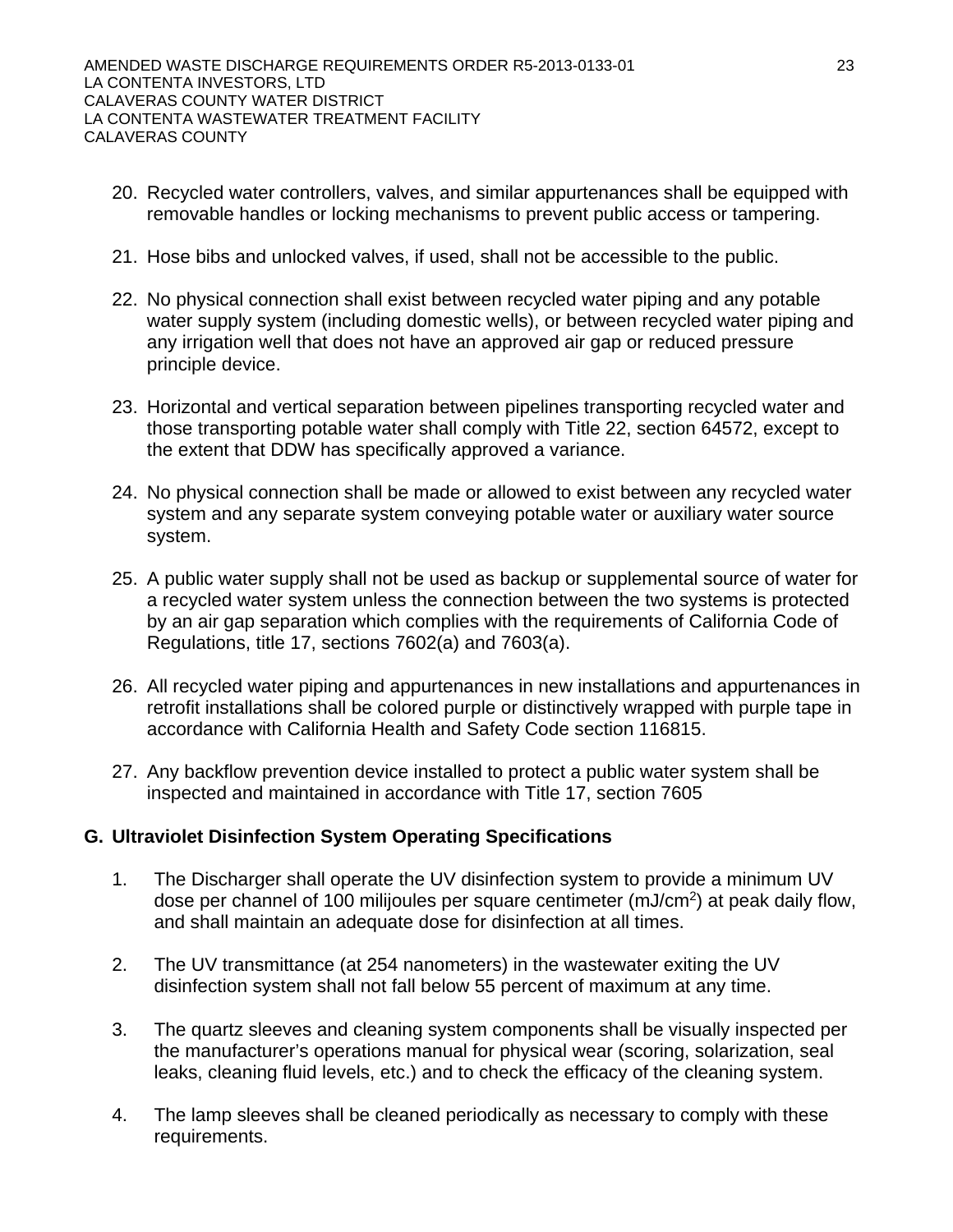- 5. Lamps shall be replaced per the manufacturer's operations manual, or sooner, if there are indications the lamps are failing to provide adequate disinfection. Lamp age and lamp replacement records shall be maintained.
- 6. The Discharger shall provide continuous, reliable monitoring of flow, UV transmittance, UV power, and turbidity.

# **H. Solids Disposal Specifications**

Sludge, as used in this document, means the solid, semisolid, and liquid residues removed during primary, secondary, or advanced wastewater treatment processes. Solid waste refers to grit and screenings generated during preliminary treatment. Residual sludge means sludge that will not be subject to further treatment at the WWTF. Biosolids refers to sludge that has been treated and tested and shown to be capable of being beneficially used as a soil amendment for agriculture, silviculture, horticulture, and land reclamation activities pursuant to federal and state regulations.

- 1. Sludge and solid waste shall be removed from screens, sumps, ponds, and clarifiers as needed to ensure optimal plant operation.
- 2. Any handling and storage of residual sludge, solid waste, and biosolids at the WWTF shall be temporary (i.e., no longer than two years) and controlled and contained in a manner that minimizes leachate formation and precludes infiltration of waste constituents into soils in a mass or concentration that will violate the groundwater limitations of this Order.
- 3. Residual sludge, biosolids, and solid waste shall be disposed of in a manner approved by the Executive Officer and consistent with Title 27, division 2. Removal for further treatment, disposal, or reuse at disposal sites (i.e., landfills, WWTFs, composting sites, soil amendment sites) operated in accordance with valid waste discharge requirements issued by a Regional Water Board will satisfy this specification.
- 4. Use of biosolids as a soil amendment shall comply with valid waste discharge requirements issued by a regional water board or the State Water Board except in cases where a local (e.g., county) program has been authorized by a regional water board. In most cases, this will mean the General Biosolids Order (State Water Resources Control Board Water Quality Order 2004-12-DWQ, "General Waste Discharge Requirements for the Discharge of Biosolids to Land for Use as a Soil Amendment in Agricultural, Silvicultural, Horticultural, and Land Reclamation Activities"). For a biosolids use project to be covered by Order 2004-12-DWQ, the Discharger must file a complete Notice of Intent and receive a Notice of Applicability for each project.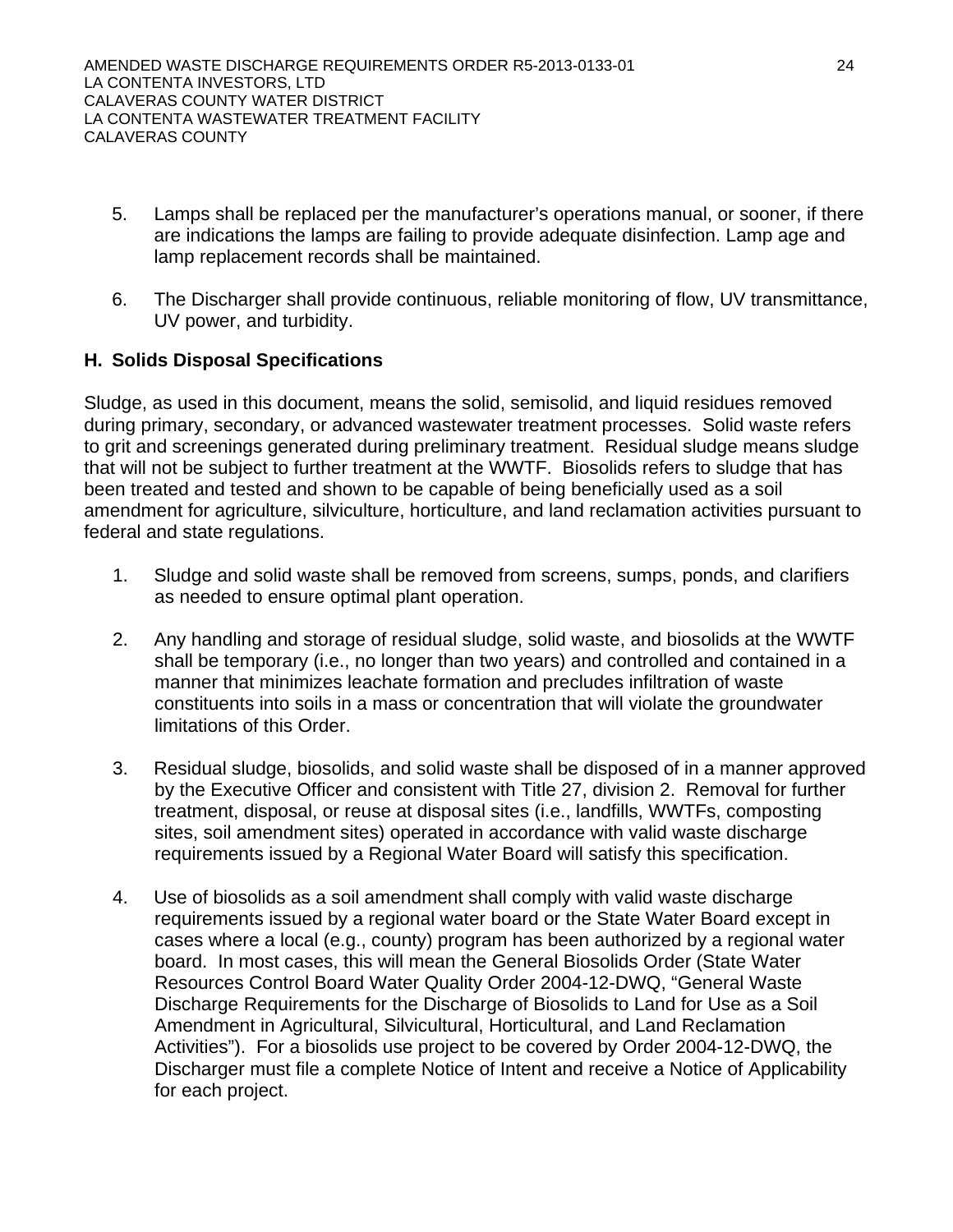- 5. Use and disposal of biosolids shall comply with the self-implementing federal regulations of 40 Code of Federal Regulations part 503, which are subject to enforcement by the U.S. EPA, not the Central Valley Water Board. If during the life of this Order, the State accepts primacy for implementation of part 503, the Central Valley Water Board may also initiate enforcement where appropriate.
- 6. Any proposed change in sludge use or disposal practice shall be reported in writing to the Executive Officer at least 90 days in advance of the change.

# **I. Provisions:**

- 1. If groundwater monitoring results show that the discharge of waste is causing groundwater to contain waste constituents in concentrations statistically greater than the groundwater limitations of this Order then, within **120 Days**, the Discharger shall submit a BPTC Evaluation Workplan that sets forth the scope and schedule for a systematic and comprehensive technical evaluation of each component of the facility's waste treatment and disposal system to determine best practicable treatment and control. The workplan shall contain a preliminary evaluation of each component of the WWTF and effluent disposal system and propose a time schedule for completing the comprehensive technical evaluation. The schedule to complete the evaluation shall be as short as practicable, and shall not exceed one year after receipt of comments on the workplan.
- 2. A discharger whose waste flow has been increasing, or is projected to increase, shall estimate when flows will reach hydraulic and treatment capacities of its treatment, collection, and disposal facilities. The projections shall be made in January, based on the last three years' average dry weather flows, peak wet weather flows and total annual flows, as appropriate. When any projection shows that capacity of any part of the facilities may be exceeded in four years, the discharger shall notify the Central Valley Water Board by **31 January**.
- 3. In accordance with California Business and Professions Code sections 6735, 7835, and 7835.1, engineering and geologic evaluations and judgments shall be performed by or under the direction of registered professionals competent and proficient in the fields pertinent to the required activities. All technical reports specified herein that contain workplans for investigations and studies, that describe the conduct of investigations and studies, or that contain technical conclusions and recommendations concerning engineering and geology shall be prepared by or under the direction of appropriately qualified professional(s), even if not explicitly stated. Each technical report submitted by the Discharger shall bear the professional's signature and stamp.
- 4. The Discharger shall submit the technical reports and work plans required by this Order for consideration by the Executive Officer, and incorporate comments the Executive Officer may have in a timely manner, as appropriate. Unless expressly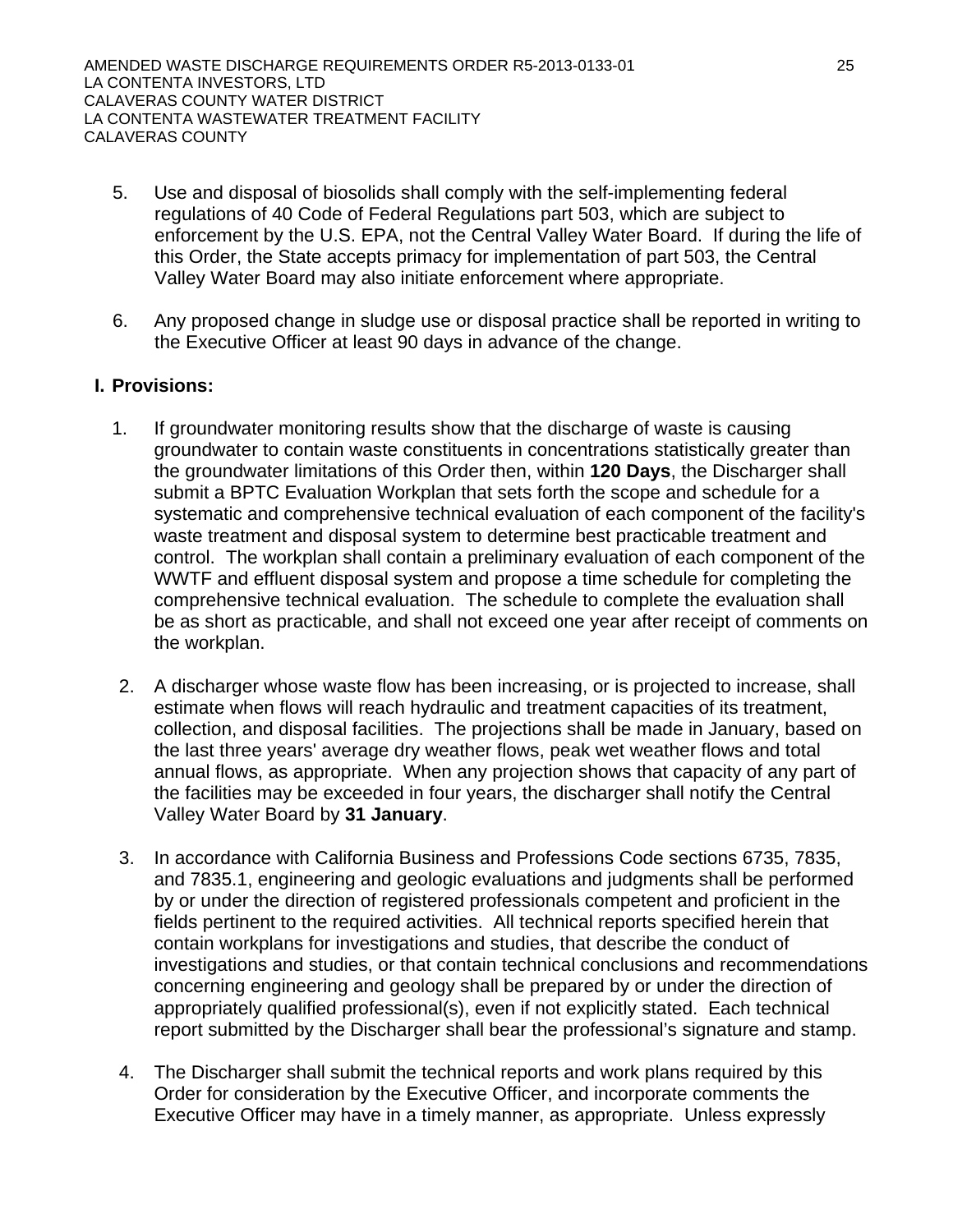stated otherwise in this Order, the Discharger shall proceed with all work required by the foregoing provisions by the due dates specified.

- 5. The Discharger shall comply with Monitoring and Reporting Program R5-2013-0133, which is part of this Order, and any revisions thereto as ordered by the Executive Officer. The submittal dates of Discharger self-monitoring reports shall be no later than the submittal date specified in the MRP.
- 6. The Discharger shall comply with the "Standard Provisions and Reporting Requirements for Waste Discharge Requirements", dated 1 March 1991, which are attached hereto and made part of this Order by reference. This attachment and its individual paragraphs are commonly referenced as "Standard Provision(s)."
- 7. The Discharger shall comply with all conditions of this Order, including timely submittal of technical and monitoring reports. On or before each report due date, the Discharger shall submit the specified document to the Central Valley Water Board or, if appropriate, a written report detailing compliance or noncompliance with the specific schedule date and task. If noncompliance is being reported, then the Discharger shall state the reasons for such noncompliance and provide an estimate of the date when the Discharger will be in compliance. The Discharger shall notify the Central Valley Water Board in writing when it returns to compliance with the time schedule. Violations may result in enforcement action, including Central Valley Water Board or court orders requiring corrective action or imposing civil monetary liability, or in revision or rescission of this Order.
- 8. The Discharger shall at all times properly operate and maintain all facilities and systems of treatment and control (and related appurtenances) that are installed or used by the Discharger to achieve compliance with the conditions of this Order. Proper operation and maintenance also includes adequate laboratory controls and appropriate quality assurance procedures. This provision requires the operation of back-up or auxiliary facilities or similar systems that are installed by the Discharger when the operation is necessary to achieve compliance with the conditions of this Order.
- 9. The Discharger shall use the best practicable cost-effective control technique(s) including proper operation and maintenance, to comply with this Order.
- 10. The Discharger shall provide certified wastewater treatment plant operators in accordance with Title 23, division 3, chapter 26.
- 11. As described in the Standard Provisions, the Discharger shall report promptly to the Central Valley Water Board any material change or proposed change in the character, location, or volume of the discharge.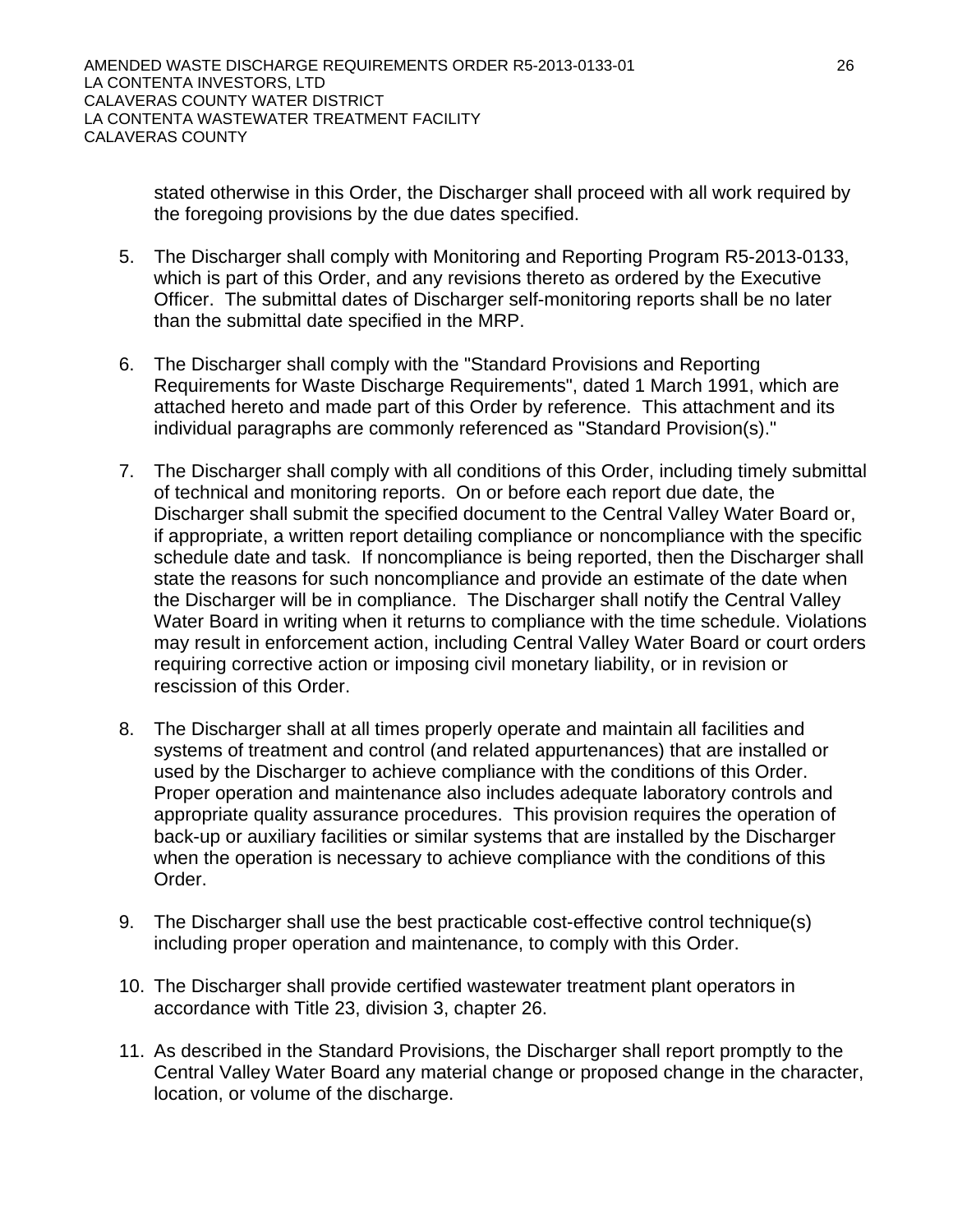- 12. The Discharger shall report to the Central Valley Water Board any toxic chemical release data it reports to the State Emergency Response Commission within 15 days of reporting the data to the Commission pursuant to section 313 of the "Emergency Planning and Community Right to Know Act of 1986."
- 13. The Discharger shall comply with the requirements of the Statewide General Waste Discharge Requirements (General WDRs) for Sanitary Sewer Systems (Water Quality Order 2006-0003), the Revised General WDRs Monitoring and Reporting Program (Water Quality Order 2008-0002-EXEC), and any subsequent revisions thereto. Water Quality Order 2006-0003 and Order 2008-0002-EXEC require the Discharger to notify the Central Valley Water Board and take remedial action upon the reduction, loss, or failure of the sanitary sewer system resulting in a sanitary sewer overflow.
- 14. The Discharger shall not allow pollutant-free wastewater to be discharged into the wastewater collection, treatment, and disposal systems in amounts that significantly diminish the system's capability to comply with this Order. Pollutant-free wastewater means rainfall, groundwater, cooling waters, and condensates that are essentially free of pollutants.
- 15. At least **90 days** prior to termination or expiration of any lease, contract, or agreement involving disposal or recycling areas or off-site reuse of effluent, used to justify the capacity authorized herein and assure compliance with this Order, the Discharger shall notify the Central Valley Water Board in writing of the situation and of what measures have been taken or are being taken to assure full compliance with this Order.
- 16. In the event of any change in control or ownership of the WWTF, the Discharger must notify the succeeding owner or operator of the existence of this Order by letter, a copy of which shall be immediately forwarded to the Central Valley Water Board.
- 17. To assume operation as Discharger under this Order, the succeeding owner or operator must apply in writing to the Executive Officer requesting transfer of the Order. The request must contain the requesting entity's full legal name, the state of incorporation if a corporation, the name and address and telephone number of the persons responsible for contact with the Central Valley Water Board, and a statement. The statement shall comply with the signatory paragraph of Standard Provision B.3 and state that the new owner or operator assumes full responsibility for compliance with this Order. Failure to submit the request shall be considered a discharge without requirements, a violation of the Water Code. The Executive Officer will submit transfer requests to the Central Valley Water Board so that the Board may consider transferring the ownership of this Order at one of its regularly scheduled meetings.
- 18. A copy of this Order including the MRP, Information Sheet, Attachments, and Standard Provisions, shall be kept at the discharge facility for reference by operating personnel. Key operating personnel shall be familiar with its contents.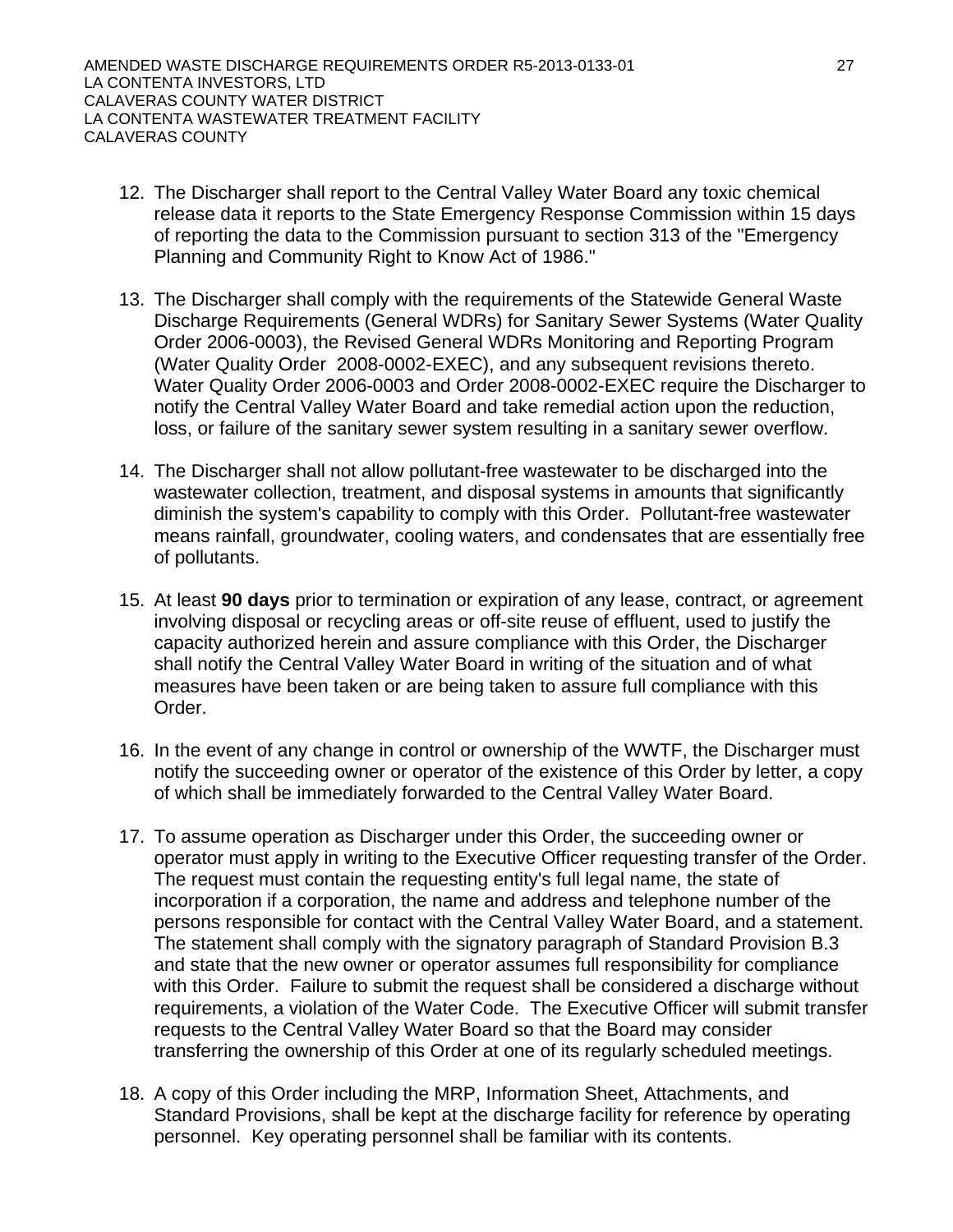19. The Central Valley Water Board will review this Order periodically and will revise requirements when necessary.

If, in the opinion of the Executive Officer, the Discharger fails to comply with the provisions of this Order, the Executive Officer may refer this matter to the Attorney General for judicial enforcement, may issue a complaint for administrative civil liability, or may take other enforcement actions. Failure to comply with this Order may result in the assessment of Administrative Civil Liability of up to \$10,000 per violation, per day, depending on the violation, pursuant to the Water Code, including sections 13268, 13350 and 13385. The Central Valley Water Board reserves its right to take any enforcement actions authorized by law.

Any person aggrieved by this action of the Central Valley Water Board may petition the State Water Board to review the action in accordance with Water Code section 13320 and California Code of Regulations, title 23, sections 2050 and following. The State Water Board must receive the petition by 5:00 p.m., 30 days after the date of this Order, except that if the thirtieth day following the date of this Order falls on a Saturday, Sunday, or state holiday, the petition must be received by the State Water Board by 5:00 p.m. on the next business day. Copies of the law and regulations applicable to filing petitions may be found on the Internet at:

http://www.waterboards.ca.gov/public\_notices/petitions/water\_quality

or will be provided upon request.

I, PATRICK PULUPA, Executive Officer, do hereby certify the foregoing is a full, true, and correct copy of an Order adopted by the California Regional Water Quality Control Board, Central Valley Region, on 4 October 2013, as amended on 2 August 2018.

*Original signed by*

PATRICK PULUPA, Executive Officer

lfu: 7/17/2018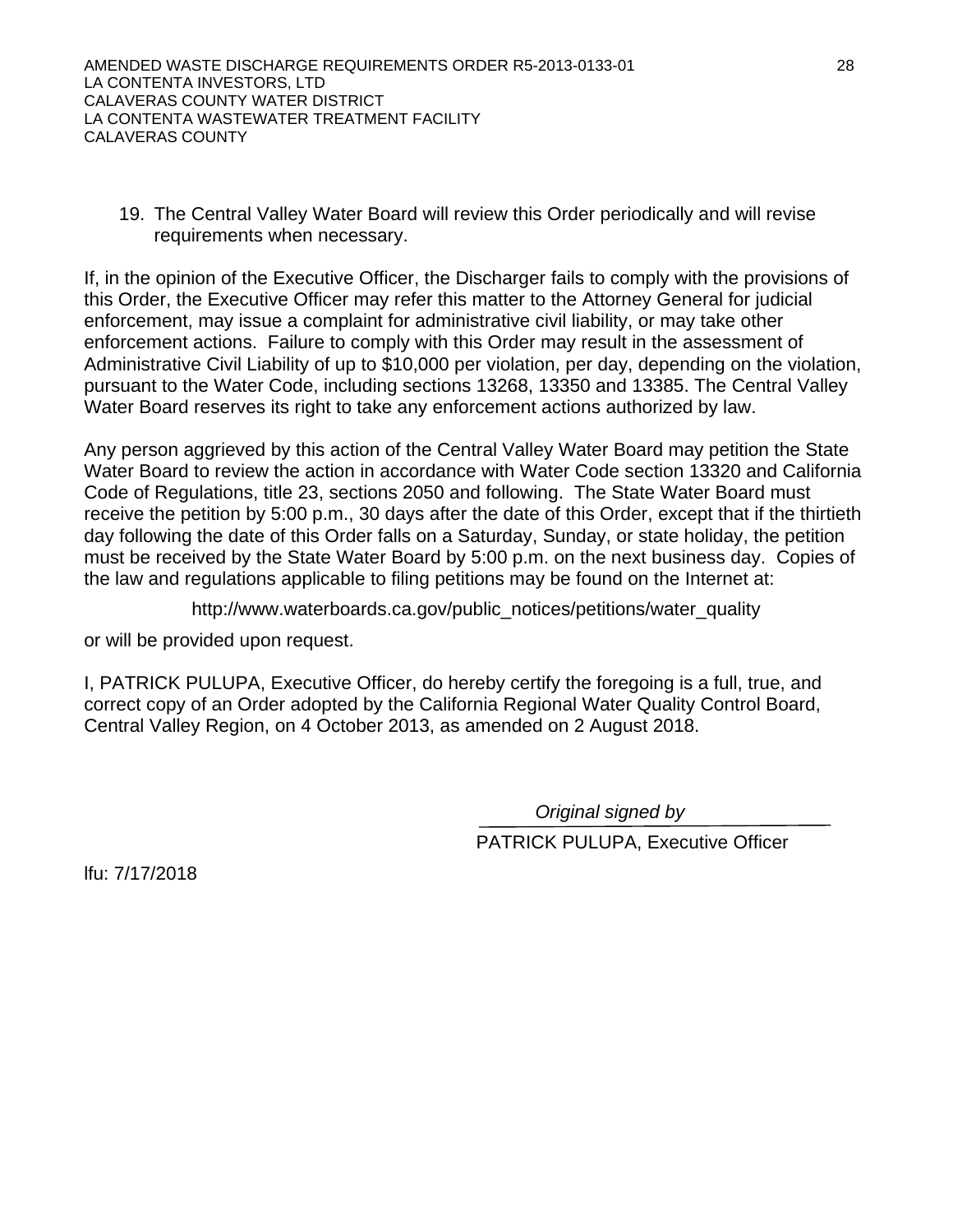# CALIFORNIA REGIONAL WATER QUALITY CONTROL BOARD CENTRAL VALLEY REGION

# REVISED MONITORING AND REPORTING PROGRAM R5-2013-0133 (REV1)

#### FOR

# LA CONTENTA INVESTORS, LTD CALAVERAS COUNTY WATER DISTRICT LA CONTENTA WASTEWATER TREATMENT FACILITY CALAVERAS COUNTY

This Monitoring and Reporting Program (MRP) presents requirements for monitoring of wastewater influent, effluent, storage pond, groundwater and water supply. This MRP is issued pursuant to Water Code Section 13267. The Discharger shall not implement any changes to this MRP unless and until a revised MRP is issued by the Executive Officer.

Central Valley Water Board staff shall approve specific sampling locations prior to any sampling activities. All samples shall be representative of the volume and nature of the discharge. The time, date, and location of each sample shall be recorded on the sample chain of custody form.

Field testing instruments (such as those used to test pH, wind speed, precipitation and electrical conductivity) may be used provided that:

- 1 The operator is trained in proper use and maintenance of the instruments;
- 2 The instruments are calibrated prior to each monitoring event;
- 3 The instruments are serviced and/or calibrated by the manufacturer at the recommended frequency;
- 4 Field calibration reports are submitted as described in the "Reporting" section of this MRP.

# **INFLUENT MONITORING**

Samples of influent wastewater shall be collected at approximately the same time as effluent samples and should be representative of the influent flow to the treatment plant. At a minimum, influent monitoring shall consist of the following:

| Constituent                         | Units | Sample Type              | Sampling<br>Frequency | Reporting<br><b>Frequency</b> |
|-------------------------------------|-------|--------------------------|-----------------------|-------------------------------|
| <b>Flow</b>                         | mgd   | <b>Meter Observation</b> | Daily                 | Monthly                       |
| BOD <sub>5</sub> at 20 $^{\circ}$ C | mq/L  | Grab                     | Monthly               | Monthly                       |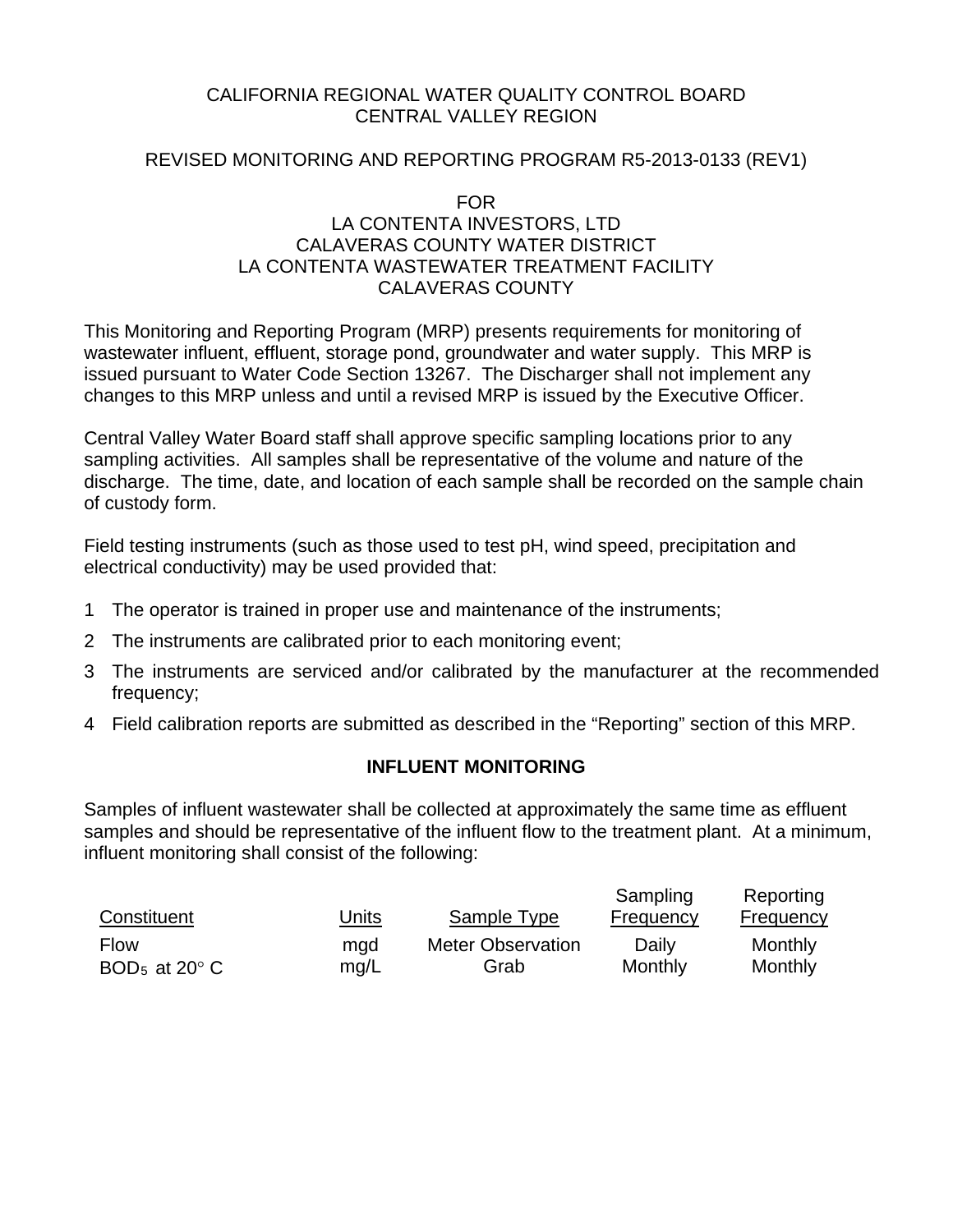#### REVISED MONITORING AND REPORTING PROGRAM R5-2013-0133 (REV1) 2 LA CONTENTA INVESTORS, LTD CALAVERAS COUNTY WATER DISTRICT LA CONTENTA WASTEWATER TREATMENT FACILITY CALAVERAS COUNTY

## **EFFLUENT MONITORING**

Effluent samples shall be collected at the locations shown on Attachment C. Effluent monitoring shall include the following:

| Constituent                             | Units      | Sample Type  | Sampling<br>Frequency   | Reporting<br><b>Frequency</b> |
|-----------------------------------------|------------|--------------|-------------------------|-------------------------------|
| Turbidity <sup>1</sup>                  | <b>NTU</b> | <b>Meter</b> | Continuous <sup>3</sup> | Monthly                       |
| Total Coliform Organisms <sup>2,4</sup> | MPN/100 mL | Grab         | Daily <sup>5</sup>      | Monthly                       |
| BOD <sub>5</sub> $^2$                   | mq/L       | Grab         | Weekly                  | Monthly                       |
| Total Dissolved Solids <sup>2</sup>     | mg/L       | Grab         | Monthly                 | Monthly                       |
| Total Nitrogen <sup>6</sup>             | mq/L       | Grab         | Monthly                 | Monthly                       |
| $pH^2$                                  | Standard   | Grab         | Monthly                 | Monthly                       |

<sup>1</sup> Samples shall be obtained upstream of the UV system as shown on Attachment C.

<sup>2</sup> Samples shall be obtained after UV disinfection and before discharge into the Lower Pond as shown on Attachment C.

 $3$  For continuous analyzers, the Discharger shall report documented routine meter maintenance activities including date, time of day, and duration, in which the analyzer(s) is not in operation.

4 Using a minimum of 15 tubes or three dilutions.

5 Monday through Saturday.

 $6$  Samples shall be collected in both the Lower and Upper Ponds as shown on Attachment C.

#### **ULTRAVIOLET LIGHT (UV) DISINFECTION SYSTEM MONITORING**

The UV disinfection system shall be monitored as specified below:

|                                 |                    |                    | Monitoring              | Reporting        |
|---------------------------------|--------------------|--------------------|-------------------------|------------------|
| Parameter                       | <u>Units</u>       | <b>Sample Type</b> | <b>Frequency</b>        | <b>Frequency</b> |
| <b>Flow</b>                     | mgd                | Meter              | Continuous              | Monthly          |
| Number of UV Banks in Operation | Number             | Observation        | Continuous              | Monthly          |
| <b>UV Transmittance</b>         | Percent (%)        | Meter              | Continuous <sup>1</sup> | Monthly          |
| <b>UV Power Setting</b>         | Percent (%)        | <b>Meter</b>       | Continuous <sup>1</sup> | Monthly          |
| UV Dose $2$                     | mJ/cm <sup>2</sup> | Calculated         | Continuous              | Monthly          |

<sup>1</sup> For continuous analyzers, the Discharger shall report documented routine meter maintenance activities including date, time of day, and duration, in which the analyzer(s) is not in operation.

<sup>2</sup> Report daily minimum UV dose, daily average UV dose, and weekly average UV dose. For the daily minimum UV dose, also report associated number of banks, gallons per minute per lamp, and UV transmittance used in the calculation. If effluent discharge has received less than the minimum UV dose, report the duration and dose calculation variables associated with each incident.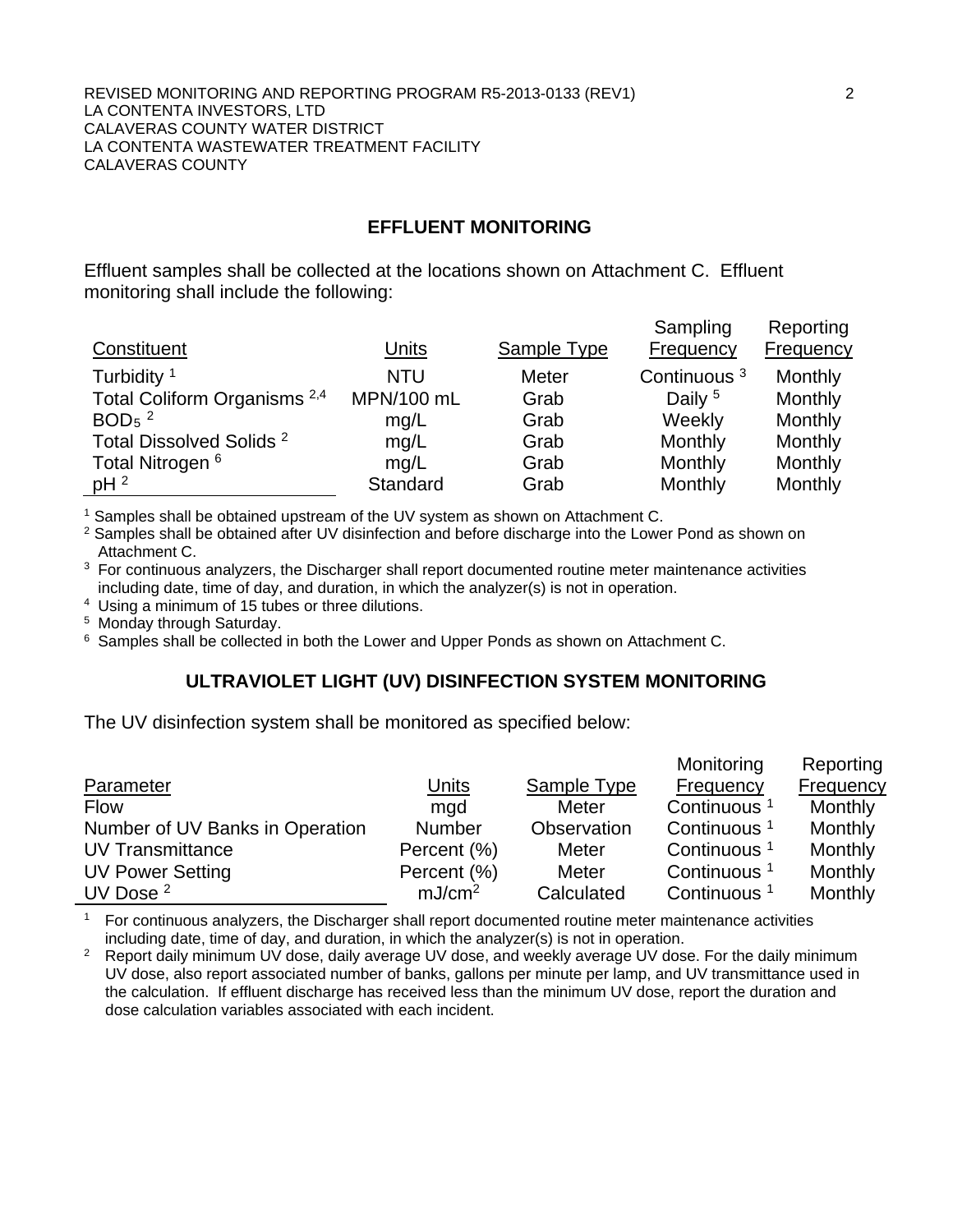# **STORAGE POND MONITORING**

Each of the effluent storage ponds shall be monitored as specified below:

|                               |            |                    | Sampling         | Reporting        |
|-------------------------------|------------|--------------------|------------------|------------------|
| Constituent                   | Units      | <b>Sample Type</b> | <b>Frequency</b> | <b>Frequency</b> |
| Dissolved Oxygen <sup>1</sup> | mg/L       | Grab               | Weekly           | Monthly          |
| рH                            | pH units   | Grab               | Weekly           | Monthly          |
| Freeboard                     | $0.1$ feet | Observation        | Weekly           | Monthly          |
| Berm Seepage <sup>2</sup>     | <b>NA</b>  | Observation        | Weekly           | Monthly          |
| Odors                         | $-$        | Observation        | Weekly           | Monthly          |
| Algae                         | --         | Observation        | Weekly           | Monthly          |

<sup>1</sup> Samples shall be collected at a depth of one foot from each pond in use, opposite the inlet.

<sup>2</sup> Pond containment berms and the dams shall be observed for signs of seepage or surfacing water along the exterior toe. If surfacing water is found, then a sample shall be collected and tested for total coliform organisms and total dissolved solids.

# **GOLF COURSE RECYCLED WATER USE AREA MONITORING**

Monitoring of the Golf Course recycled water use areas shall be conducted during the irrigation season on days when irrigation occurs. The results shall be included in the monthly monitoring reports. Effluent monitoring results shall be used in calculations to determine loading rates at the use areas. Monitoring of recycled water use area shall include the following:

|                               |                     | Type of     | Sampling  | Reporting |
|-------------------------------|---------------------|-------------|-----------|-----------|
| Parameter                     | Units               | Sample      | Frequency | Frequency |
| <b>Recycled Water Flow</b>    | Gal/day and Inches  | Continuous  | Daily     | Monthly   |
| Rainfall                      | <b>Inches</b>       | Observation | Daily     | Monthly   |
| Acreage Applied               | Acres               | Calculated  | Daily     | Monthly   |
| <b>Water Application Rate</b> | Gal/acre and Inches | Calculated  | Daily     | Monthly   |

In addition, the Discharger shall inspect the use areas following irrigation events as needed to identify any equipment malfunction or other circumstance that might allow recycled water to runoff the use areas and/or create ponding conditions that violate the Waste Discharge Requirements. Evidence of erosion, field saturation, irrigation runoff, or the presence of nuisance conditions (if any) shall be noted. A log of these inspections shall be kept at the facility and made available for review upon request.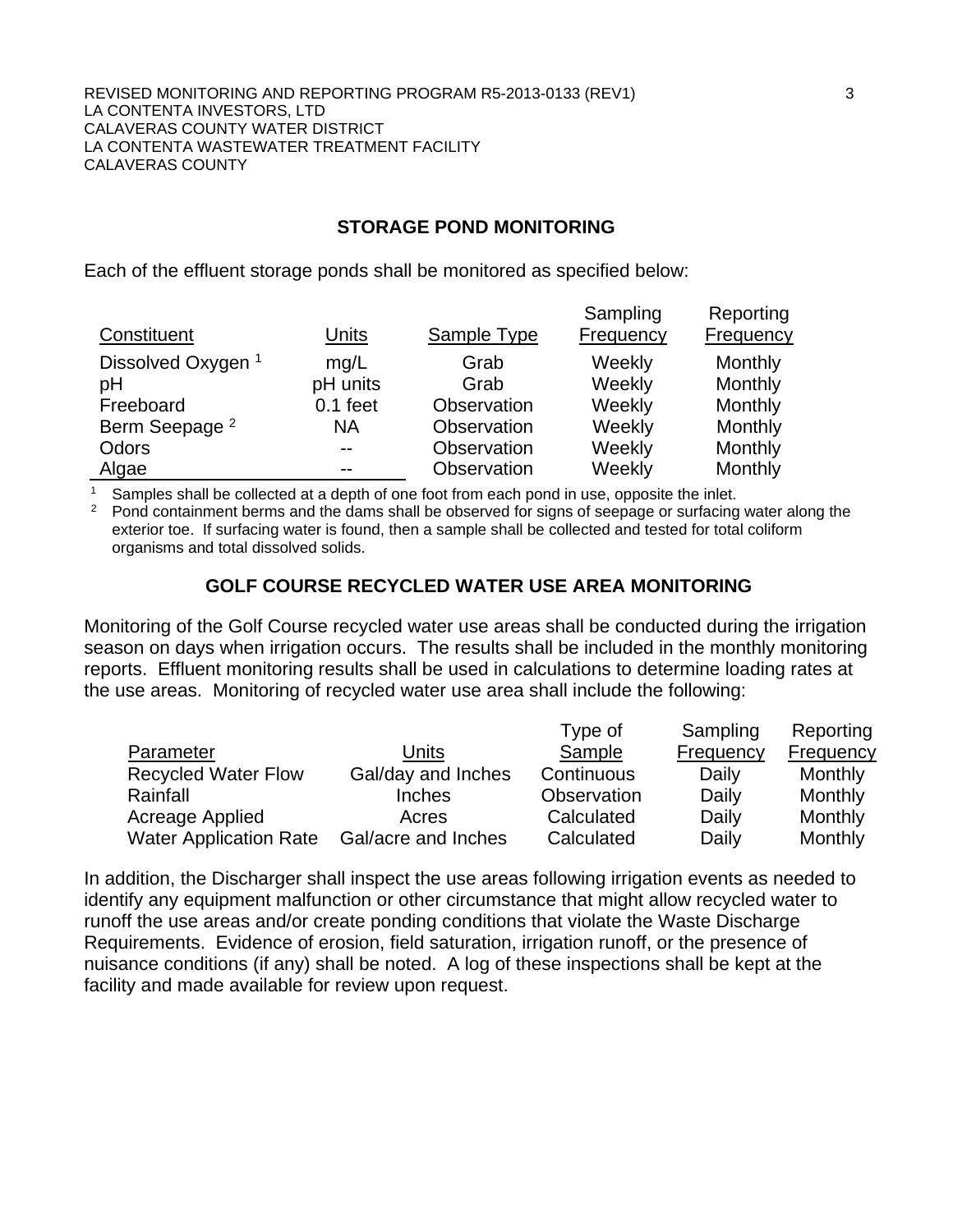#### REVISED MONITORING AND REPORTING PROGRAM R5-2013-0133 (REV1) 4 LA CONTENTA INVESTORS, LTD CALAVERAS COUNTY WATER DISTRICT LA CONTENTA WASTEWATER TREATMENT FACILITY CALAVERAS COUNTY

#### **GROUNDWATER MONITORING**

Groundwater samples shall be collected from existing groundwater monitoring wells UR-1, UR-2, UR-3, LR-1, LR-2 and LR-3 and any well subsequently installed under direction of the Central Valley Water Board. The compliance wells are UR-1, UR-2, UR-3, LR-2 and LR-3.

Prior to any sampling or purging, equilibrated groundwater elevations shall be measured to the nearest 0.01 feet. Sample collection and laboratory analysis shall follow standard EPA procedures. Each groundwater monitoring well shall be monitored at least for the following:

|                                    |                 |             | Sampling and               |
|------------------------------------|-----------------|-------------|----------------------------|
| Constituents                       | Units           | Sample Type | <b>Reporting Frequency</b> |
| Groundwater Elevation <sup>1</sup> | $\pm$ 0.01 feet | Measured    | Semi-annually <sup>2</sup> |
| Depth to groundwater               | $\pm$ 0.01 feet | Measured    | Semi-annually <sup>2</sup> |
| Gradient                           | feet/feet       | Calculated  | Semi-annually <sup>2</sup> |
| <b>Gradient Direction</b>          | degrees         | Calculated  | Semi-annually <sup>2</sup> |
| <b>Total Coliform Organisms</b>    | MPN/100 mL      | Grab        | Semi-annually <sup>2</sup> |
| <b>Total Dissolved Solids</b>      | mg/L            | Grab        | Semi-annually <sup>2</sup> |
| Nitrate as Nitrogen                | mg/L            | Grab        | Semi-annually <sup>2</sup> |

<sup>1</sup> Groundwater elevation shall be determined based on depth-to-water measurements using a surveyed measuring point elevation on the well and a surveyed reference elevation.

<sup>2</sup> Samples shall be collected in the first and third quarters of each year.

# **WATER SUPPLY MONITORING**

A sampling station shall be established where a representative sample of the municipal water supply can be obtained. Water supply monitoring shall include at least the following:

| Constituent                    | Units    | Sampling and<br><b>Reporting Frequency</b> |
|--------------------------------|----------|--------------------------------------------|
|                                |          |                                            |
| <b>Electrical Conductivity</b> | umhos/cm | Annually                                   |
| <b>Total Dissolved Solids</b>  | mq/L     | Annually                                   |
| pH                             | pH units | Annually                                   |
| Standard Minerals <sup>1</sup> | mq/L     | Annually                                   |

<sup>1</sup> Standard Minerals shall include, at a minimum, the following elements/compounds: barium, boron, calcium, chloride, dissolved iron, magnesium, dissolved manganese, potassium, sodium, sulfate, total alkalinity (including alkalinity series), and hardness.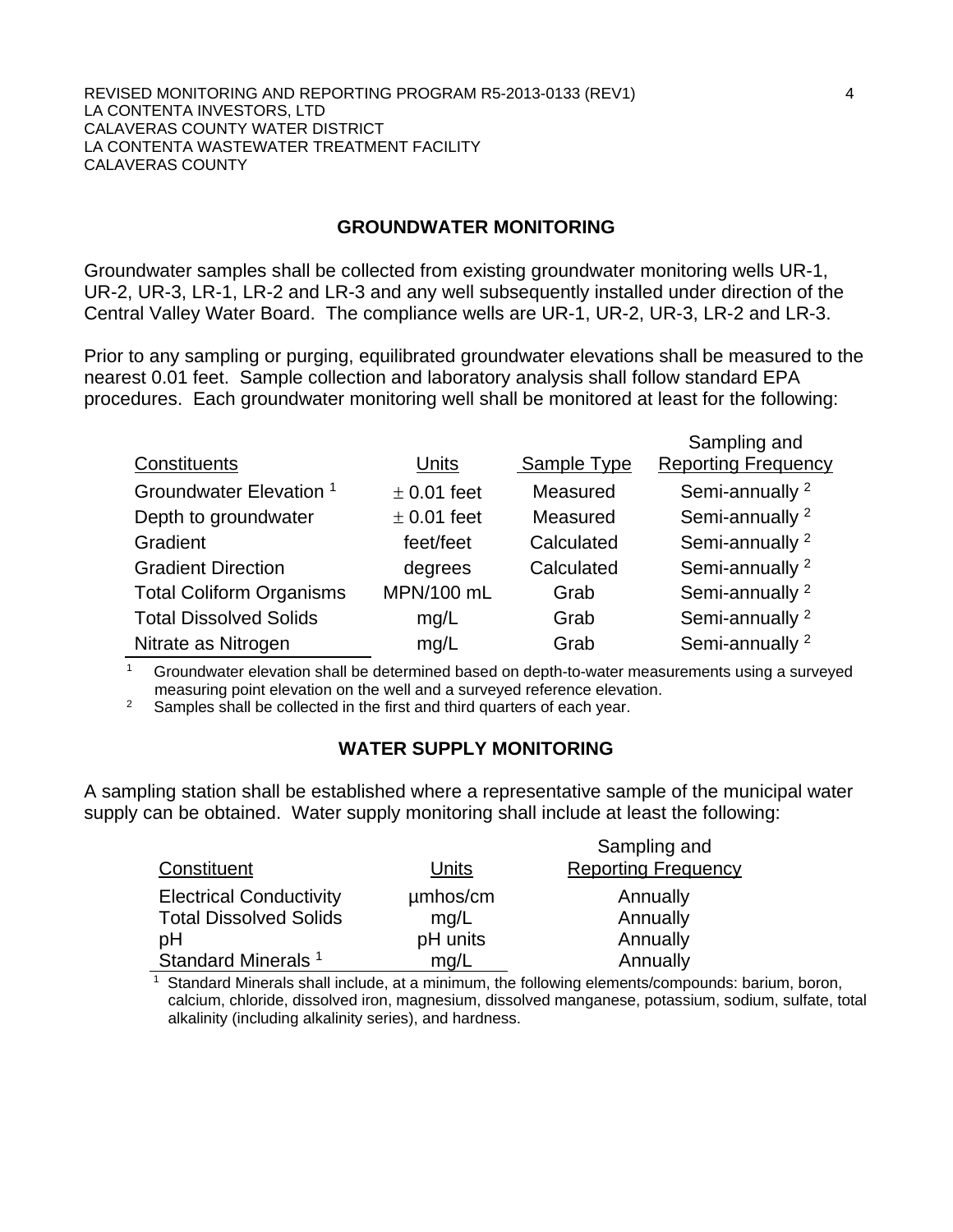## **SLUDGE AND/OR BIOSOLIDS MONITORING**

Sludge and/or biosolids monitoring shall be conducted as required in Title 40 of the Code of Federal Regulations (40 CFR), Part 503.8(b)(4) at the following frequency, depending on volume of sludge generated and removed from the wastewater treatment system:

| Volume Generated (dry metric tons/year) | Frequency                        |
|-----------------------------------------|----------------------------------|
| 0 to 290                                | Annually                         |
| 290 to 1,500                            | Quarterly                        |
| 1,500 to 15,000                         | Bimonthly (six samples per year) |
| Greater than 15,000                     | Monthly                          |
|                                         |                                  |

Sludge and/or biosolids samples shall be analyzed to determine the total concentration in mg/Kg for the following constituents:

| Arsenic               | Lead                | <b>Nickel</b> |
|-----------------------|---------------------|---------------|
| Cadmium               | <b>Mercury</b>      | Selenium      |
| Copper                | Molybdenum          | Zinc          |
| <b>Total Nitrogen</b> | <b>Total Solids</b> |               |

Sludge and/or biosolids monitoring records shall be retained for a minimum of five years in accordance with 40 CFR, Part 503.17. A log shall be kept of sludge quantities generated and of handling, application, and disposal activities. The frequency of entries is discretionary; however, the log should be complete enough to serve as a basis to report sludge monitoring.

The Discharger shall demonstrate that treated sludge (i.e., biosolids) meets Class A or Class B pathogen reduction levels by one of the methods listed in 40 CFR, Part 503.32, and shall maintain records of the operational parameters used to comply with the Vector Attraction Reduction requirements in 40 CFR, Part 503.33(b).

#### **REPORTING**

In reporting monitoring data, the Discharger shall arrange the data in tabular form so that the date, sample type (e.g., influent, effluent, pond, etc.), and reported analytical result for each sample are readily discernible. The data shall be summarized in such a manner to clearly illustrate compliance with waste discharge requirements and spatial or temporal trends, as applicable. The results of any monitoring done more frequently than required at the locations specified in the Monitoring and Reporting Program shall be reported to the Regional Board.

As required by the California Business and Professions Code Sections 6735, 7835, and 7835.1, all Groundwater Monitoring Reports shall be prepared under the direct supervision of a Registered Engineer or Geologist and signed by the registered professional.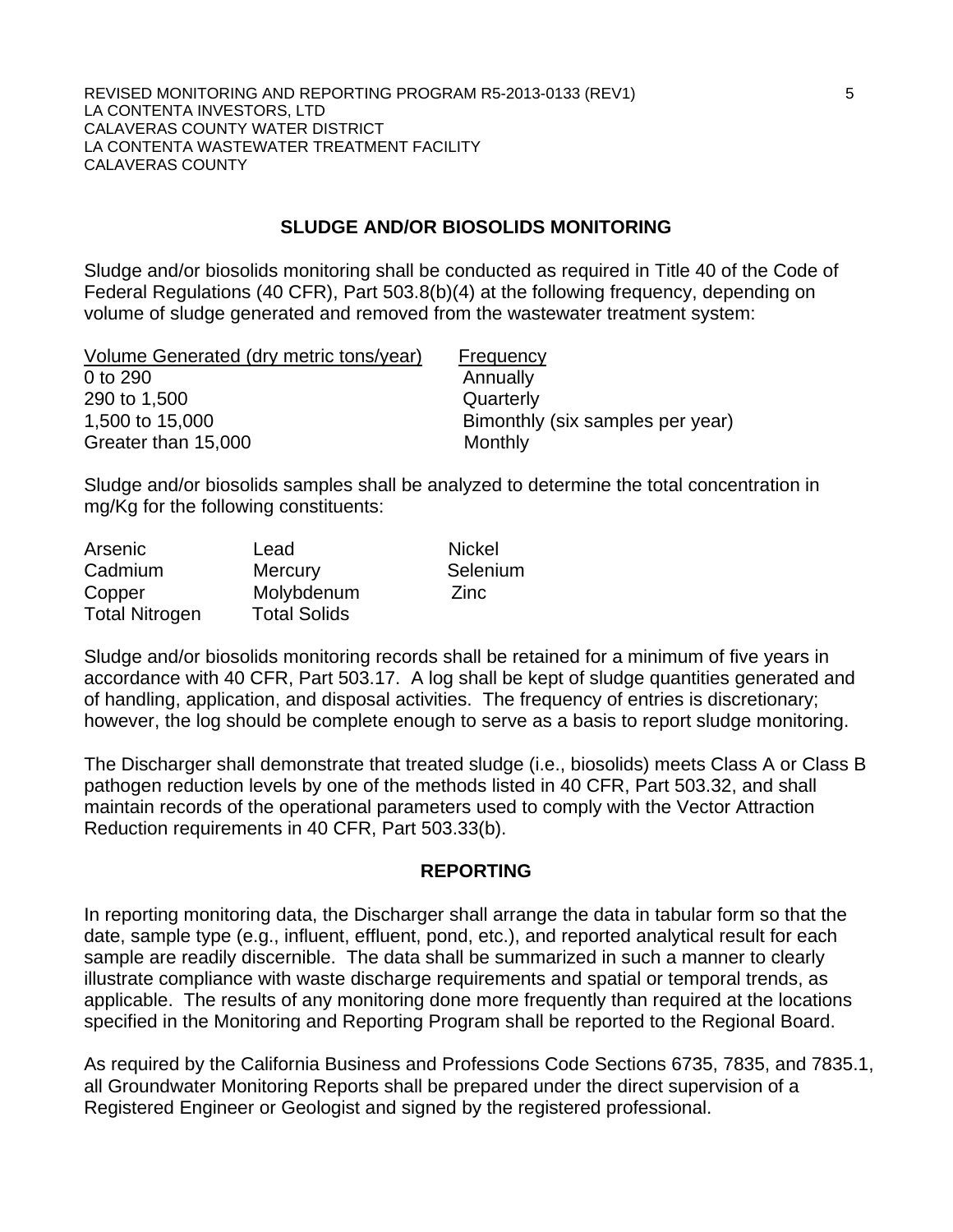REVISED MONITORING AND REPORTING PROGRAM R5-2013-0133 (REV1) 6 LA CONTENTA INVESTORS, LTD CALAVERAS COUNTY WATER DISTRICT LA CONTENTA WASTEWATER TREATMENT FACILITY CALAVERAS COUNTY

# **A. Monthly Monitoring Reports**

Daily, weekly, and monthly monitoring data shall be reported in monthly monitoring reports. Monthly reports shall be submitted to the Regional Board on the **1st day of the second month following sampling** (i.e. the January Report is due by 1 March). At a minimum, the reports shall include:

- 1. Monthly total and average daily influent flows;
- 2. Results of influent, effluent, UV disinfection, storage pond, and recycled water use area monitoring, including calculation of the 7-day median total coliform results for each day of the month;
- 3. The duration and volume of wastewater diverted to the Upper Pond for each event;
- 4. A comparison of monitoring data to the discharge specifications and an explanation of any violation of those requirements. Data shall be presented in tabular format;
- 5. If requested by staff, copies of laboratory analytical report(s); and
- 6. A calibration log verifying calibration of all hand-held monitoring instruments and devices used to comply with the prescribed monitoring program.

#### **B. Semi-Annual Groundwater Monitoring Reports**

Semi-annual monitoring reports shall be submitted to the Central Valley Water Board by the **1st day of August** (for the first six months of the year) and the **1st day of February** (for the last six months of the year). The Semi-Annual Monitoring Reports shall include the following:

- 1. Results of groundwater monitoring for all monitoring and sampling events during the last six months;
- 2. A narrative description of all preparatory, monitoring, sampling, and analytical testing activities for the groundwater monitoring. The narrative shall be sufficiently detailed to verify compliance with the WDR, this MRP, and the Standard Provisions and Reporting Requirements. The narrative shall be supported by field logs for each well documenting depth to groundwater; parameters measured before, during, and after purging; method of purging; calculation of casing volume; and total volume of water purged;
- 3. Calculation of groundwater elevations, determination of groundwater flow direction and gradient on the date of measurement, comparison of previous flow direction and gradient data, and discussion of seasonal trends if any;
- 4. Summary data tables and graphs of historical and current water table elevations and analytical results;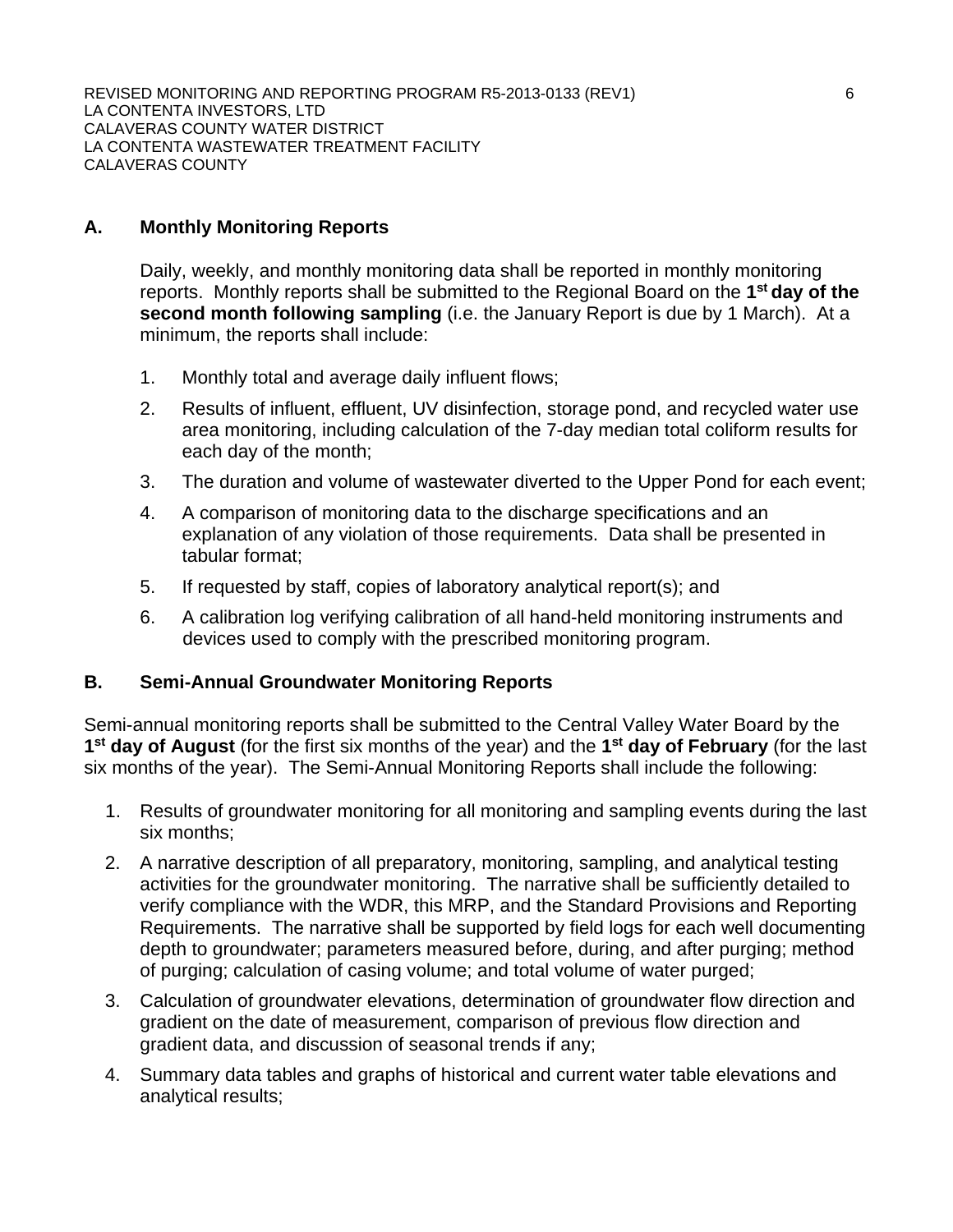- 5. A scaled map showing relevant structures and features of the facility, the locations of monitoring wells and any other sampling stations, and groundwater elevation contours referenced to mean sea level datum; and
- 6. Copies of laboratory analytical report(s) for groundwater monitoring.

# **C. Annual Report**

An Annual Report shall be submitted to the Regional Board by **1 February** each year. The Annual Report shall include the following:

- 1. The results from annual monitoring of water supply;
- 2. Average dry weather influent flow for the year, and total annual influent flow for the year; and a comparison of these results to the influent flow limitations of this Order;
- 3. A digital database (Microsoft Excel) containing historic groundwater and effluent data;
- 4. An evaluation of the performance of the WWTF, including discussion of capacity issues, infiltration and inflow rates, nuisance conditions, and a forecast of the flows anticipated in the next year;
- 5. The results of sludge and/or biosolids monitoring for the calendar year, including:
	- a. The amount of sludge generated that year and the amount accumulated on site at the end of the calendar year (in dry tons).
	- b. For biosolids, documentation of pathogen reduction methods and vector attraction reduction methods employed, as required in 40 CFR Parts 503.17 and 503.27.
	- c. A description of disposal methods, including the following information. If more than one method was used, include the amount of sludge disposed of by each method in dry tons.
		- i. For landfill disposal, include: the name and location of the landfill, and the Order number of WDRs that regulate it.
		- ii. For off-site land application, include: the name and location of the site, and the Order number of any WDRs that regulate it.
		- iii. For incineration, include: the name and location of the incineration facility.
		- iv. For off-site composting, include: the name and location of the facility, and the Order number of any WDRs that regulate it.
- 6. A narrative discussion of the analytical results for all groundwater locations monitored including spatial and temporal tends, with reference to summary data tables, graphs; and